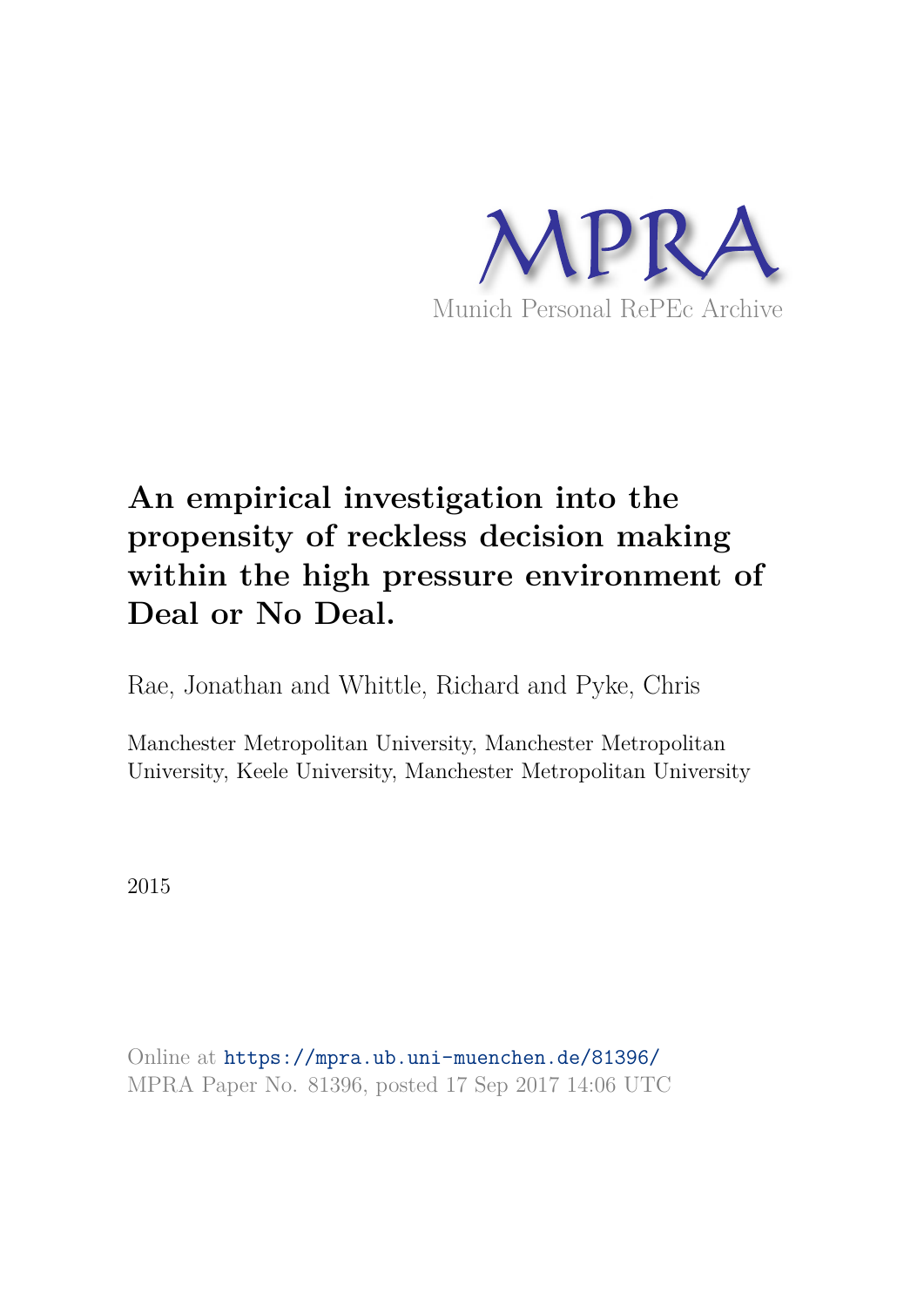# An Empirical Examination into the Propensity of Reckless Decision-Making within the High-Pressure Environment of Deal or No Deal

Jonathan Rae <sup>a</sup>, Richard Whittle <sup>b,1</sup>, Chris Pyke <sup>c</sup>

<sup>a</sup> *Research Assistant (Economics), Department of Accounting, Finance and Economics, Manchester Metropolitan University, Manchester, United Kingdom* 

<sup>b</sup> *Research Fellow (Economics), Department of Accounting, Finance and Economics, Manchester Metropolitan University, Manchester, United Kingdom*

<sup>c</sup> *Professor (Finance), Department of Accounting, Finance and Economics, Manchester Metropolitan University, Manchester, United Kingdom*

 $\overline{\phantom{a}}$ 

<sup>&</sup>lt;sup>1</sup> Correspondence: Department of Accounting, Finance & Economics, Manchester Metropolitan University, Manchester, M15 6BH, UK. Email: R.Whittle@mmu.ac.uk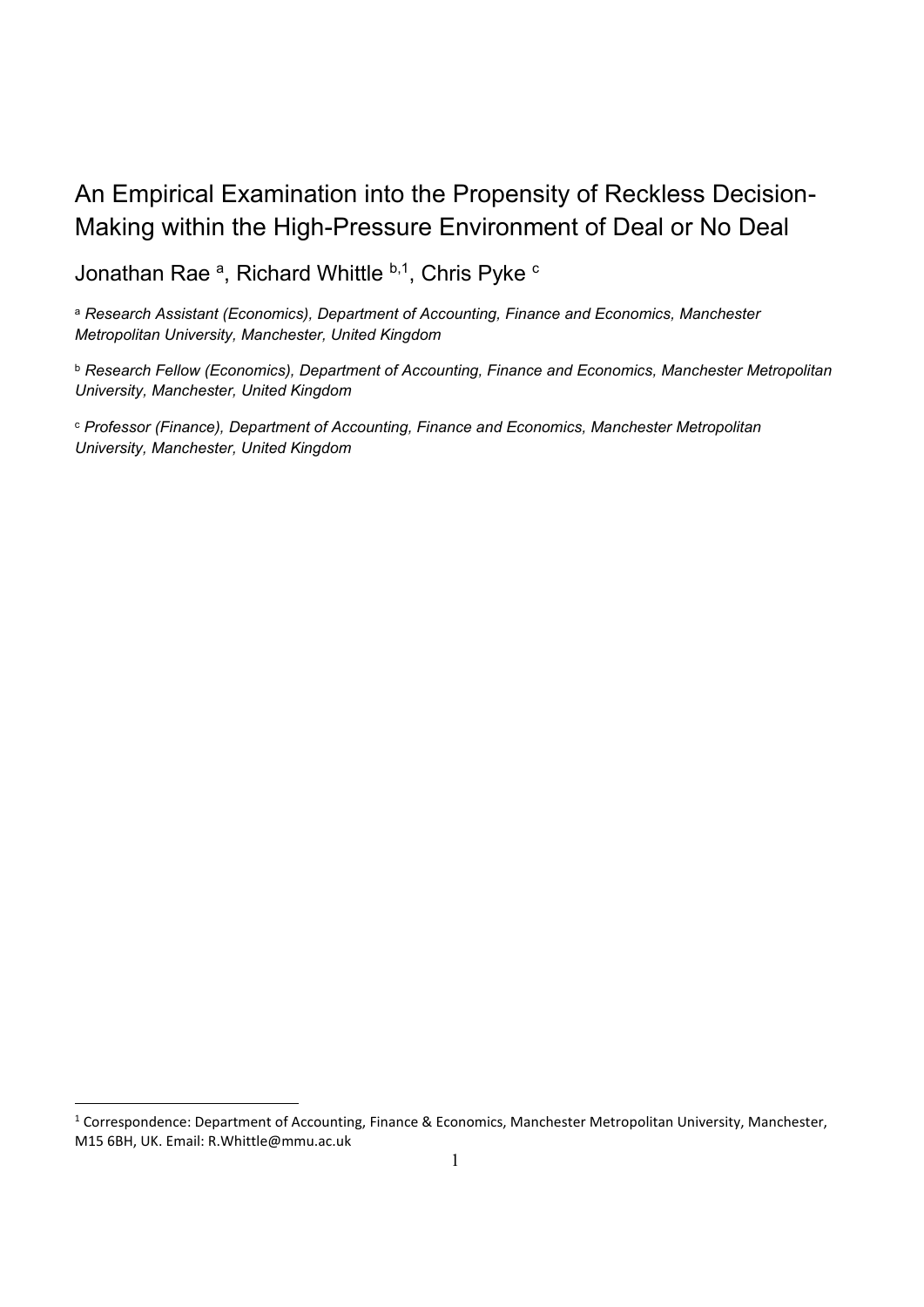# **ABSTRACT**

This paper analyses the decisions of contestants on the TV game show Deal or No Deal to attempt to observe any evidence of differing levels of risk aversion under losses and gains as predicted by prospect theory. The results reveal some evidence of decreased risk aversion in the domains of losses and gains, with contestants displaying behavior consistent with the break-even and house-money effects. We conclude there may be enough evidence of variable reference points to warrant further investigation, and propose suggestions for further research.

**Key words**: Decision making under uncertainty, behavioral economics, behavioral finance, biases, heuristics, Prospect Theory.

*JEL classification:* D81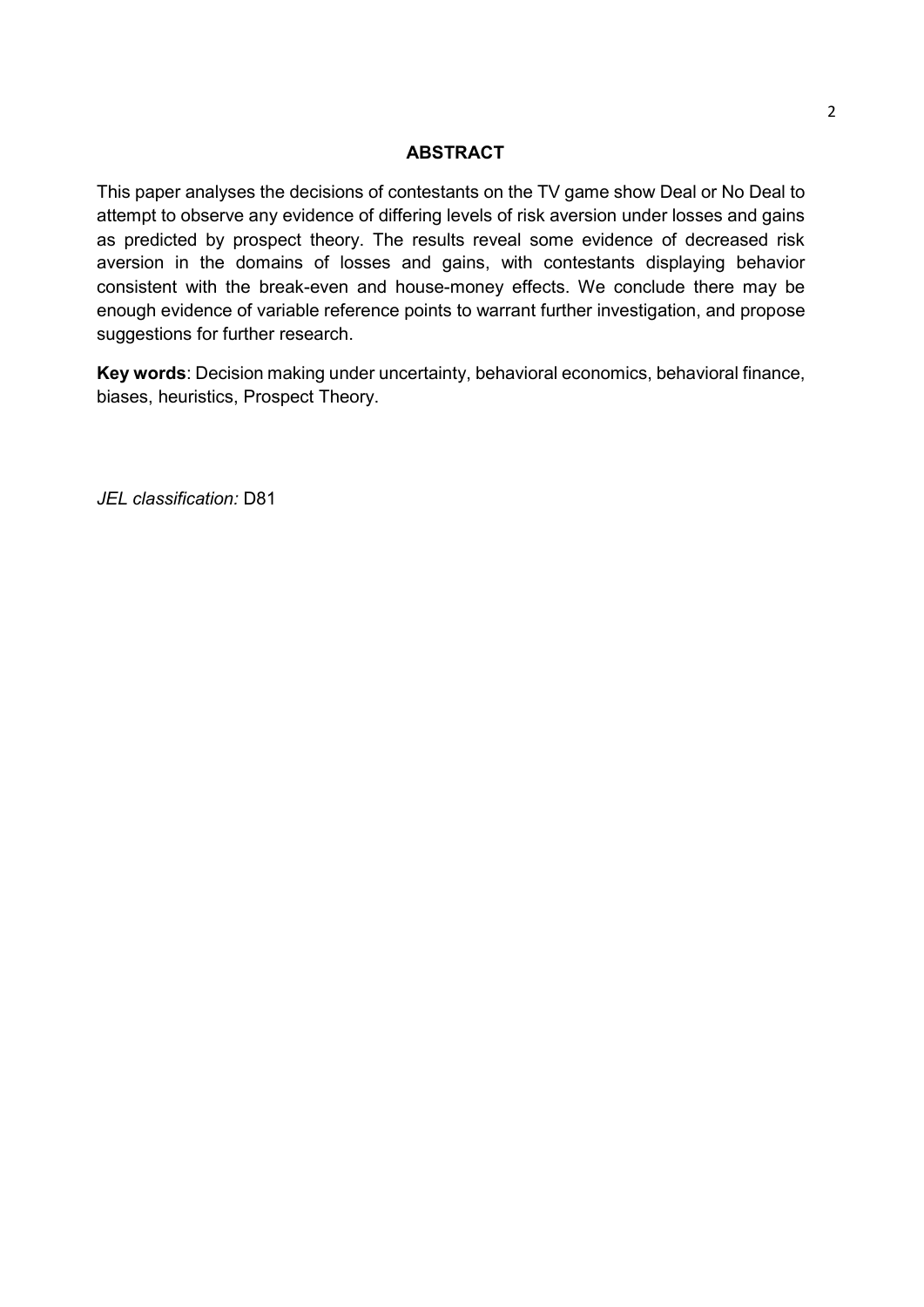#### 1. **Introduction**

Human attitudes towards risk have always played their part in the decision-making process. The St. Petersburg paradox first described by Bernoulli in 1713 arises when dealing with infinite expected monetary values, ultimately suggesting that expected-wealth maximizing individuals would pay an infinite amount of money to take a gamble with a very low probability of receiving an infinite amount in return. The solution to this paradox led to the first formulation of expected utility theory (EUT) in 1738 by Daniel Bernoulli (1954). The essence of Bernoulli's solution introduced the concepts of a utility function and of diminishing marginal utility, ensuring that even gambles with an infinite expected value have a finite expected utility.

The theory was used as the foundations for further research into attitudes towards gambles, leading to the development of the von Neumann-Morgenstern utility theorem (von Neumann & Morgenstern, 1947). This formulation incorporated the inherent risk aversion typically exhibited by individuals and was adopted by economists.

Since then, the shortcomings of EUT have repeatedly been highlighted by various studies, with the use of linear probability weighting functions (Allais, 1953) and the inability of the theory to provide a plausible account of risk aversion over moderate stakes (Arrow, 1971) prompting criticism and development. The effects that framing can have on a decision-maker prove that individuals consider more than simply the objective features of a gamble (Tversky & Kahneman, 1981). Whilst EUT can explain some risk aversion over very large stakes, its scope is limited to these very specific scenarios.

The anomaly of risk aversion within the EUT framework has been studied in depth (Rabin & Thaler, 2001). It has been proposed that prospect theory (PT) better describes individuals' attitudes towards risk due to the incorporation of loss aversion (Kahneman & Tversky, 1979). Tests run within the paper show that individuals will often reject moderate stakes gambles when faced with an equal chance of winning  $Ex$  or losing  $Ex$ , implying the utility function of gains and losses is not symmetrical. Furthermore, the origin represents the reference point for an individual, the relative location of which varies over time and circumstance. PT incorporates these important differences into its model. In addition, this increased sensitivity to losses relative to gains can see an increase or decrease in risk-seeking behavior when evaluating gambles, depending on the location of the individual's reference point.

This paper will study contestant decisions in Deal or No Deal, TV game show. From here, it will attempt to identify any evidence of contestants exhibiting an increase in risk-seeking behavior when operating in the domain of losses (DoL), and/or a decrease in risk-seeking behavior when operating in the domain of gains (DoG). The definitions of each domain will be clearly defined in section 3 of the paper. The paper proceeds as follows. Section 2 reviews the literature, introducing the game show and exploring the findings of any similar studies. Additionally, we expand on the nature and implications of prospect theory, as well as detailing the various underlying psychological biases applicable to this study. Section 3 details the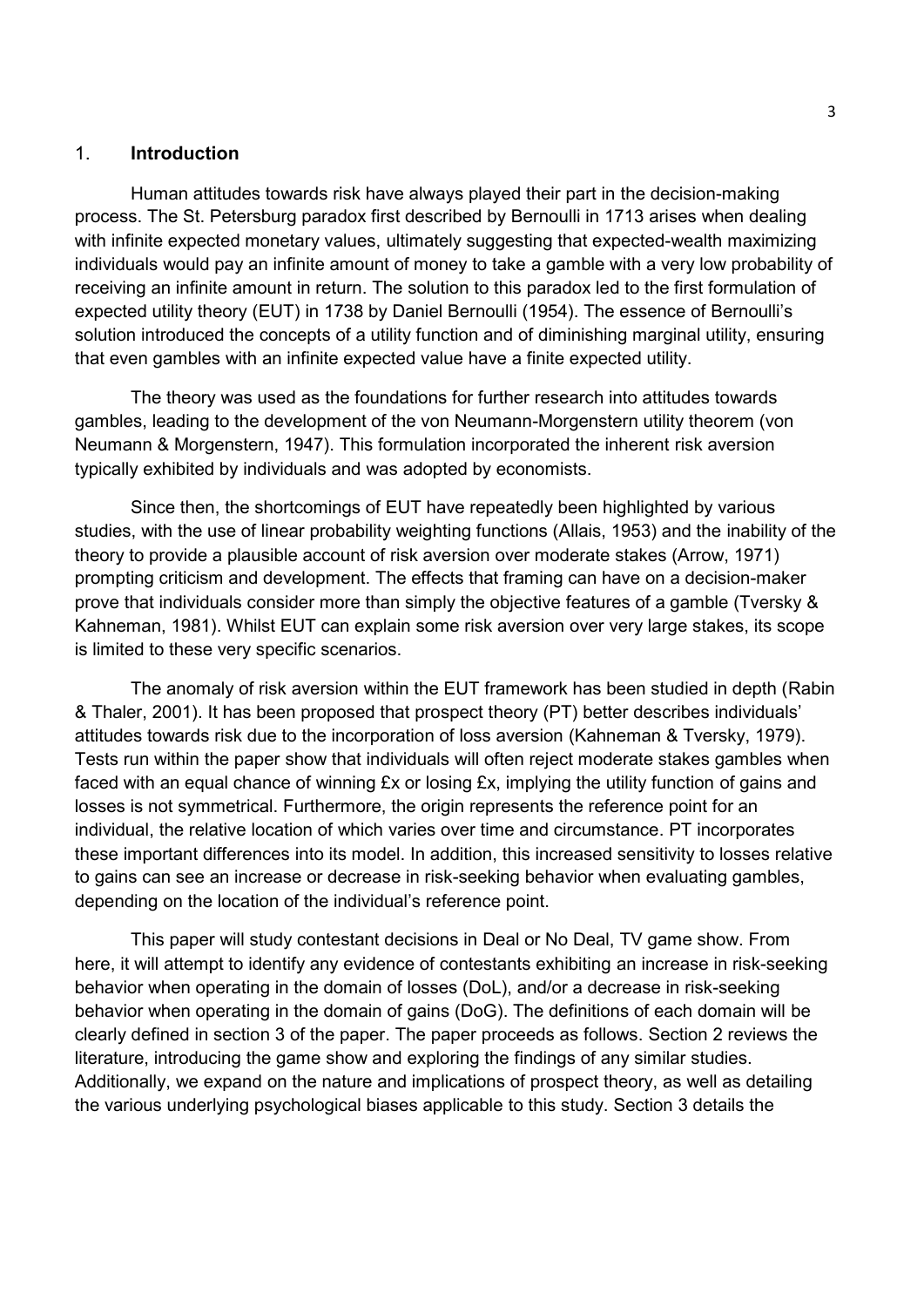methodology and data analyzed. Additionally, contestants' utilities about different prize amounts are modelled, and various coefficients are developed in an attempt to quantify the risk of accepting a gamble. Section 4 presents the results and analysis with reference to noticeable differences in behavior between domains. Section 5 concludes the paper.

# **2. Literature Review**

# *2.1 Deal Or No Deal And Similar Studies*

Conceived in the Netherlands, Deal or No Deal's popularity has seen it spread to various countries around the world, although the format has remained largely the same. This paper will use the UK version of the game. Whilst various studies have used other game shows to measure risk attitudes (Beetsma & Schotman, 2001; Gertner, 1993; Hartley et al., 2013), Deal or No Deal is unique in terms of its structure and rules, and provides the perfect environment in which to examine decision-making under uncertainty. The lack of any quiz-type elements significantly reduces the effect intelligence has on the prosperity of a contestant's game, in turn increasing the significance of good fortune. It can be postulated that dealing with pressure and managing to overcome greed and psychological biases are the most important skills a contestant can have, to ensure a consistent and considered decision-making process is followed when required.

The standard<sup>2</sup> game consists of 22 numbered boxes, each with a value hidden inside, from 1p to £250,000. A contestant selects a box, which becomes their box for the rest of the game. They then proceed to open the remaining boxes one by one, thus eliminating values from the game. After five boxes have been opened, an individual known as "the banker" contacts the contestant and makes an offer for the contestant's box. The contestant can choose to accept (deal) or reject (no deal) this offer. The banker will then make another offer after every three boxes opened thereafter. If the contestant removes high value boxes, the banker's offer decreases, reflecting a drop in the expected value of the contestant's box, and vice versa. As such a contestant wishes to open only low value boxes up until the point they choose the deal, and subsequently only open high value boxes. This ideal scenario sees the contestant choose to deal at the highest possible offer, before eventually with luck having an amount in their box lower than or equal to the value at which they dealt. If a player elects to stay in the game until the very end, they are presented with a final choice, which is to "Swap" or "No Swap". This refers to swapping their box with the one remaining box left in play, claiming the contents of this box as a prize instead.

 $\overline{\phantom{a}}$ 2 Whilst Deal or No Deal in the UK has a standard format outlined in this section, the show does occasionally see deviations from this format, often themed to coincide with various holiday seasons. For sake of consistency and accuracy, this paper will only use data from episodes that used the standard format.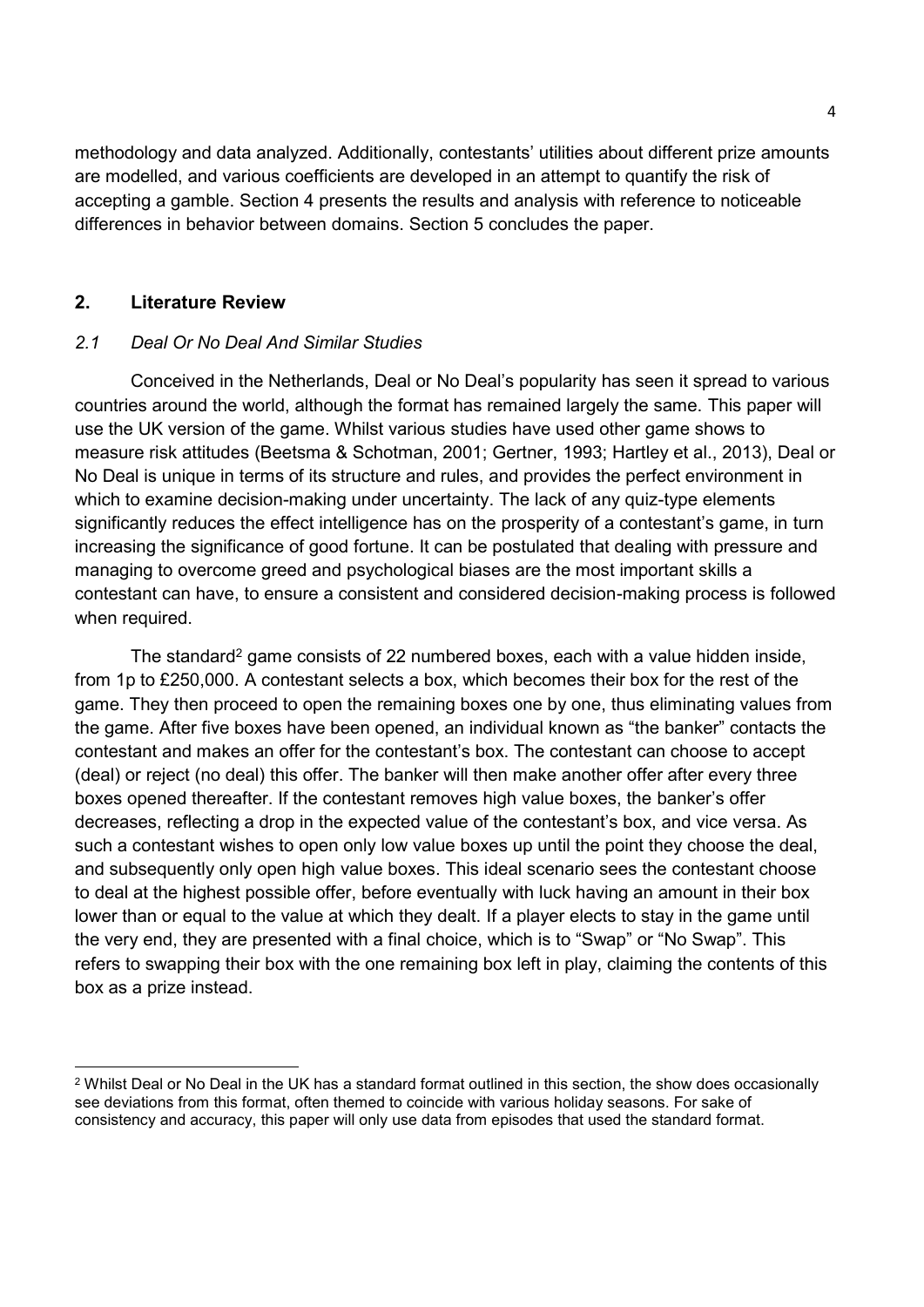Various phenomena have been observed by a previous study conducted into decisionmaking within Deal or No Deal (Post et al., 2008). In this study, a contestant on the Dutch<sup>3</sup> edition of the show named Frank had a particularly unlucky run of boxes before removing the largest remaining value of €500,000. This saw the expected value of his box to drop from €102,006 to €2508. Frank went on to reject all subsequent offers, the last of which was 120% of the expected value. This increase in risk-seeking behavior is consistent with the break-even effect, with Frank attempting to recoup some of his losses. An elegant example of an increasing Risk appetite in loss.

The same paper explored the game of Susanne, a contestant on the German edition of the game. Susanne, contrary to Frank, had a particularly fortunate run of boxes and was left with €100,000 and €150,000 in play. She rejected an offer of €125,000, instead choosing to gamble on and ultimately won the larger amount of €150,000. This was despite the banker offer being 100% of the expected value, 2% higher than the average amount offered by the banker at the same stage of the game to other contestants categorized as "winners". This was behavior representative of the house-money effect, or an increase in risk-seeking behavior due to the sensation of playing with someone else's money. This is due to the fact that Susanne would still feel like a winner even if she won the minimum amount possible (€100,000).

The break-even effect exhibited by Frank is consistent with the predictions of Kahneman and Tversky, as if Frank's reference point had been the expected value of his box or the largest offer so far, removing the €500,000 would certainly place Frank in the domain of losses and would incite risk-seeking behavior. Interestingly however, Susanne's display of risk-seeking behavior is not in line with the predictions of prospect theory, which suggests increased risk aversion in the domain of gains. It is argued by the paper that both the break-even and housemoney effects are examples of individuals failing to completely adapt to prior losses and gains. It may also be the case that Susanne is an extremely risk-seeking person, and when operating in the domain of gains at the end did display an increase in risk aversion, *relative to her behavior in earlier rounds.* 

It has been suggested that certain industries attract individuals with a higher risk tolerance (Nguyen & Leung, 2009). As such, contestants on Deal or No Deal, whilst heterogeneous about their specific risk preferences, can perhaps be assumed to be less riskaverse than their non-contestant counterparts. This may have important implications within the construct of this study, and as a result it will not necessarily be possible to generalize any findings of this study to individuals in the wider world.

l

 $^3$  The Dutch version of the show is different, in that it is played over nine rounds and there is considerably more money at stake.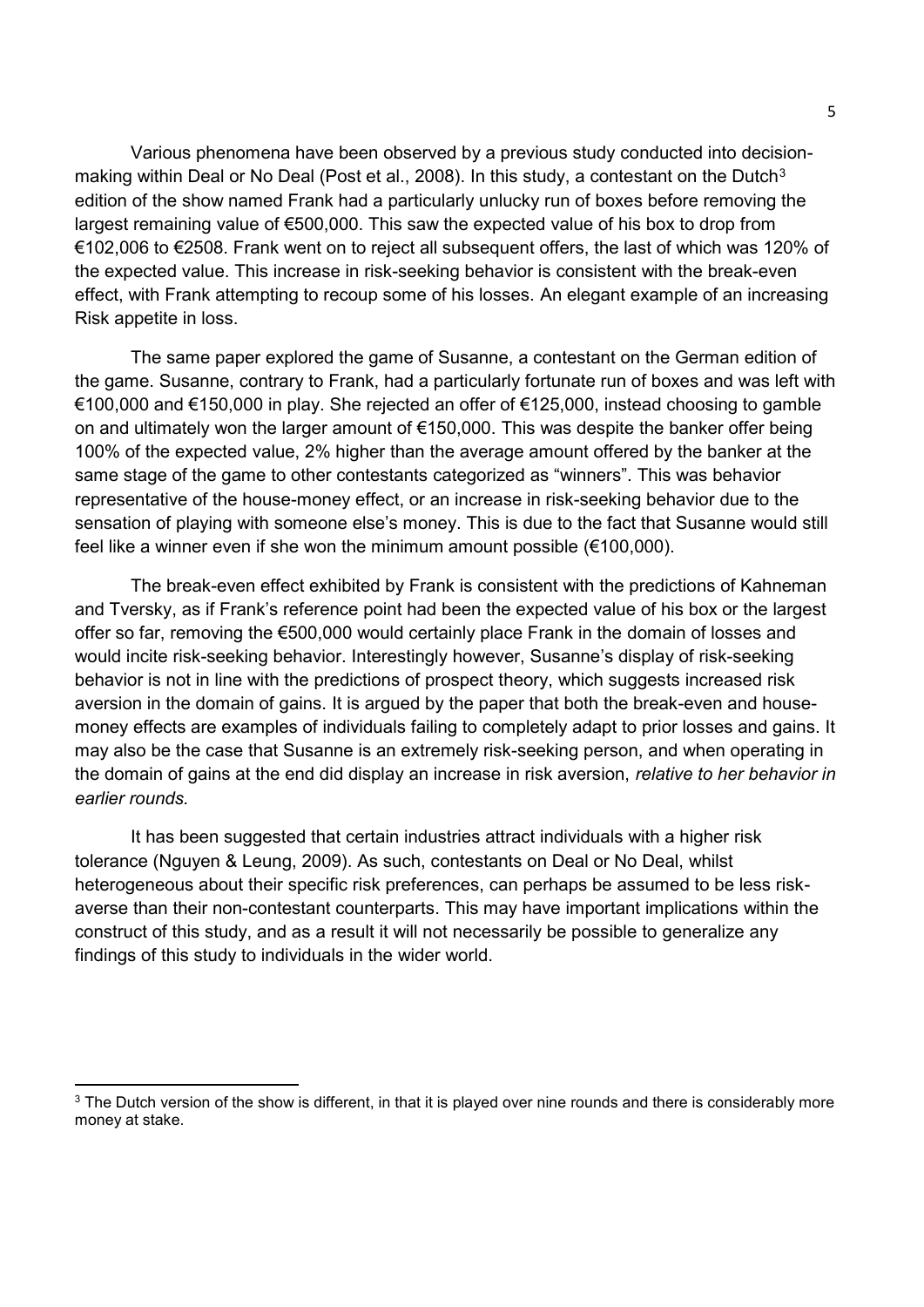# *2.2 Prospect Theory And Psychological Biases*

The introduction of prospect theory in 1979 introduced new concepts that are intuitively easy to understand yet could not be explained by EUT. The first of these was the idea that individuals evaluate their situation or choices around some reference point and do not associate utility with absolute values of wealth, but rather with gains and losses around this reference point. This reference point can be the status quo, but occasionally might be expected gains or losses. The idea of a variable reference point is described by the following example.

Two individuals, Alex and Beth, possess equivalent initial wealth. Alex takes a gamble with a 99% chance of winning £100,000 and a 1% chance of winning nothing. Beth takes a gamble with a 1% chance of winning £100,000 and a 99% chance of winning nothing. Both gambles are risk free, in that nothing can be lost. According to EUT, therefore, no utility can be lost, and everyone would be expected to take the gamble. If neither gamble wins however, it's fair to assume that Alex will be more disappointed than Beth. This is indicative of Alex effectively setting up a new reference point for himself due to the overwhelming odds of winning the gamble (Kahneman, 2011).

As such, a Deal or No Deal contestant's reference point may take on multiple values, not only between subjects but over the course of an individual's game. These values could match initial hopes/expectations, the highest offer received so far or the estimated expected value of the contestant's box. It could also be the case that as with the preceding example contestants doing particularly well or poorly tentatively set up new reference points for themselves according to how they think they're likely to do. The position of the reference point must be known to determine whether contestants are operating in the domains of losses and gains, and thus will be clearly defined in section 3.

Whilst prospect theory's contribution of evaluating gambles with regards to losses and gains about a reference point was undoubtedly an important one to the study of decision-making under uncertainty, the theory was not without its limitations. The original paper's choice problems posed to test subjects were hypothetical situations using moderate amounts in which no money was really ever going to be won or lost. Evidence since has shown that whilst risk aversion increases sharply as real potential gains or losses increase (Bosch-Domènech & Silvestre, 1999), the same cannot be said for hypothetical scenarios (Holt & Laury, 2002). Furthermore, psychological stress has been shown to impede the decision-making process (Keinan, 1987). With TV cameras, life-changing amounts of money, time constraints and the knowledge that a contestant probably has just one opportunity to play the game<sup>4</sup>, there is strong evidence to support that Deal or No Deal is an extremely stressful environment.

l

<sup>4</sup> Whilst unverified, no individuals ever played the UK version of the game show more than once, to the author's knowledge.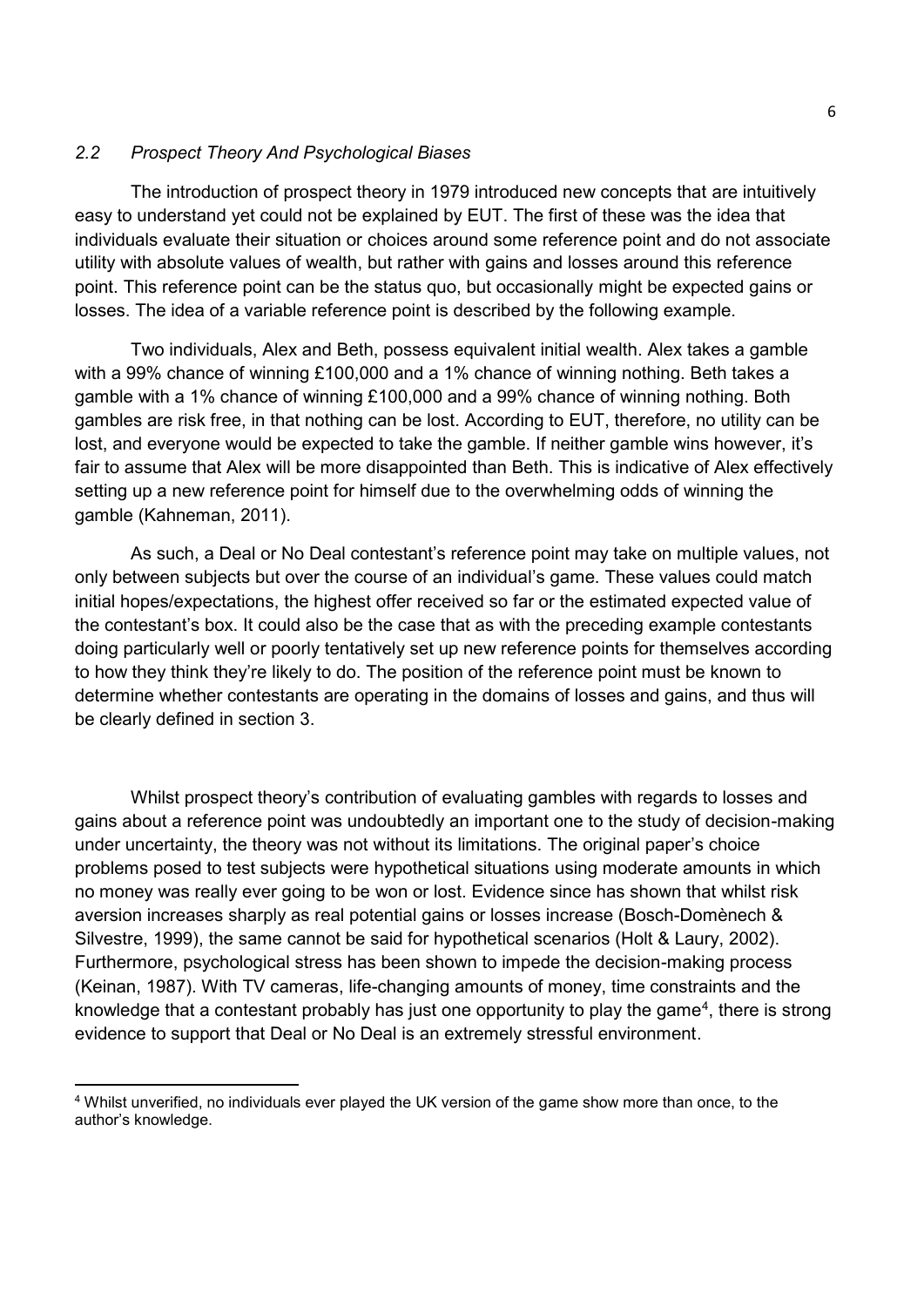With rational decision-making expected to be affected then, the importance and prominence of various psychological biases may enter into play. Biases can be categorized as either cognitive or emotional (Pompian, 2012). Cognitive biases are "basic statistical, information processing or memory errors that can deviate from rationality", whereas emotional biases are those that "arise spontaneously as a result of attitudes and feelings". Whilst many biases could perhaps be observed within the Deal or No Deal framework, the primary purpose of this paper is to identify any evidence of an increase or decrease in risk-seeking behavior, and not to explain speculate on biases that may be driving these changes. As such, this section discusses only those biases that link strongly to the topics already discussed.

The gambler's fallacy is a cognitive bias, which occurs as a result of individuals misunderstanding the nature of chance. It has been demonstrated that individuals who see a roulette wheel show red a few times sequentially erroneously believe that a black is due to show, and place an increased probability of this occurring (Tversky & Kahneman, 1974). A contestant on Deal or No Deal experiencing the same illusion may believe that a more forgiving round than perhaps the odds would dictate should follow an all-red round (unlucky). A contestant with a strong enough conviction in this fallacy may have their decision affected when considering the banker offer. This is a key example of probability matching Koehler & James (2009).

The illusion of control bias is the notion that individuals like to believe they have more control over uncertain events than they actually do. This is shown by contestants regularly choosing boxes in some order that has some personal significance to them. Placing exaggerated importance on the order in which boxes are opened can place additional pressure on a contestant, and as discussed earlier, pressure most frequently has a negative impact on the decision-making process. A way to prevent this from happening would be to choose a random order, or even just to open boxes sequentially.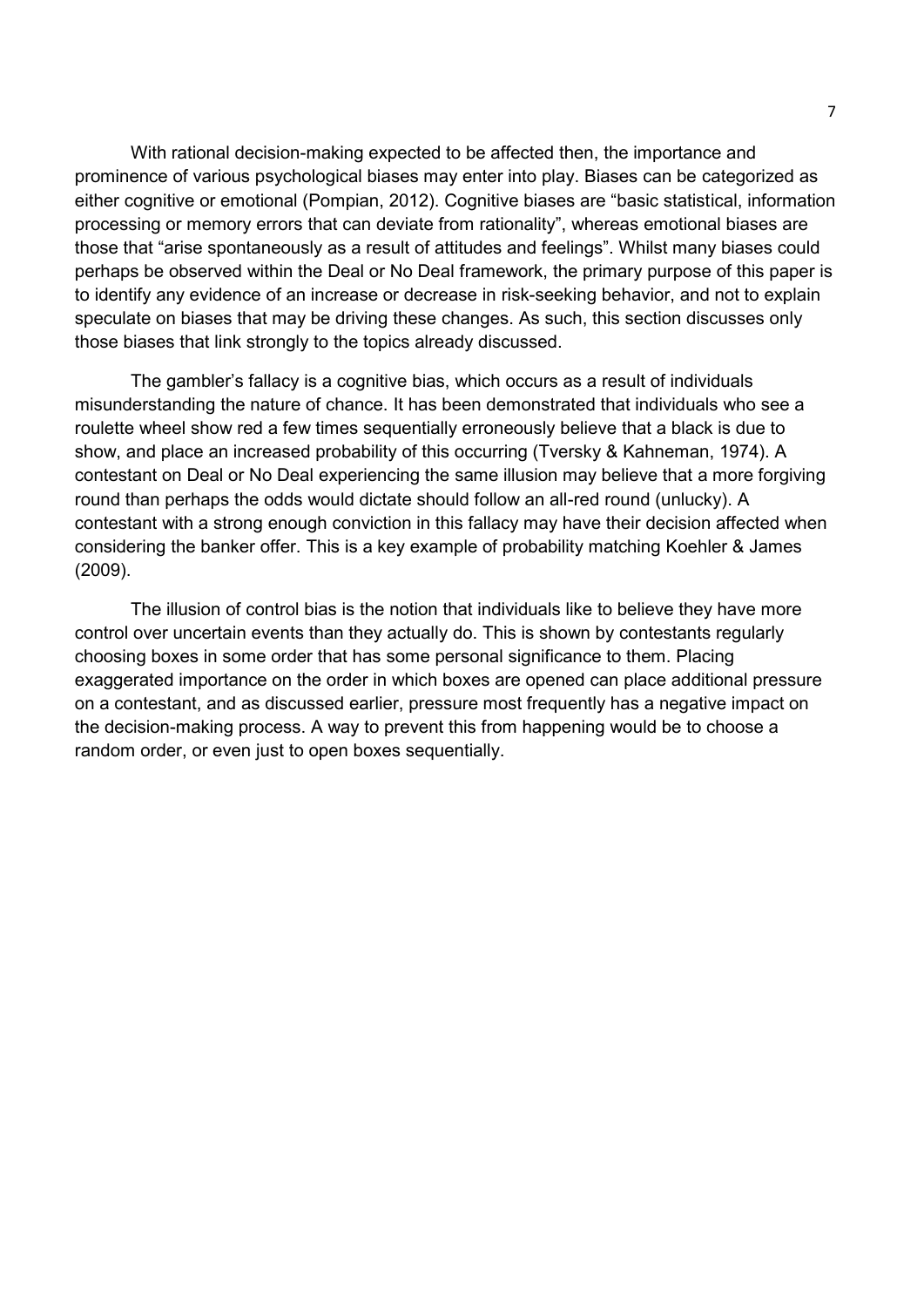# **3. Methodology**

#### *3.1 Data*

 $\overline{\phantom{a}}$ 

The data examined has been obtained from two sources. The first dataset has been obtained from the official Deal or No Deal website, and contains very general information relating to the games of 1686 contestants from January 2006 to December 2011. The second dataset has been created by the author from detailed reports of the games of 20 random<sup>5</sup> individuals from the first dataset, and contains much more information relating to the paths taken by contestants through the game. These reports were available freely online via a website created by fans of the game show.

The first dataset is to be analyzed to provide a general overview of the sample. This includes finding out various means and medians relating to the different variables, and establishing whether or not the majority of contestants *beat the banker<sup>6</sup>* or not. It will also be interesting to investigate whether the banker behaves consistently throughout the various seasons, with regards to the generosity of offers made.

The second dataset will be examined to ultimately answer the research question at hand. To do this, two models are developed to estimate the utility of wealth for any given contestant. From here, multiple risk coefficients can be produced to measure how risky gambling on would be at each banker offer. These risk coefficients vary in complexity and efficiency, with each being detailed thoroughly in the next section of this paper.

An extensive list of additional variables will also be collected for each contestant (see Table 1). These variables are for the most part the values of the boxes opened by the contestants in their correct orders, as any analysis needs to be path-dependent. This should highlight any evidence of the altering of reference points, in line with prospect theory. From here, all absolute monetary values will be transformed so that the utilities of these amounts can be worked with. At each banker offer stage, the various models will reflect the risk of continuing on, using the variables at that particular point in time. The steps within this section will be carried out for all 20 contestants in this dataset.

The analysis of the second dataset will comprise of two subsections. The first will look at the sample as a whole, investigating which contestants accept/reject the most/least risky gambles, according to the models and risk coefficients devised. The average round in which contestants choose to accept the banker offer will also be established, as well as the range of maximum risk coefficients associated with each contestant's decision to not gamble further.

<sup>&</sup>lt;sup>5</sup> A random number generator was used to ensure that any findings of this paper could reasonably be generalised to the wider population.

<sup>6</sup> "Beating the banker" is a scenario in which a contestant accepts an offer from the banker of greater value than their box contents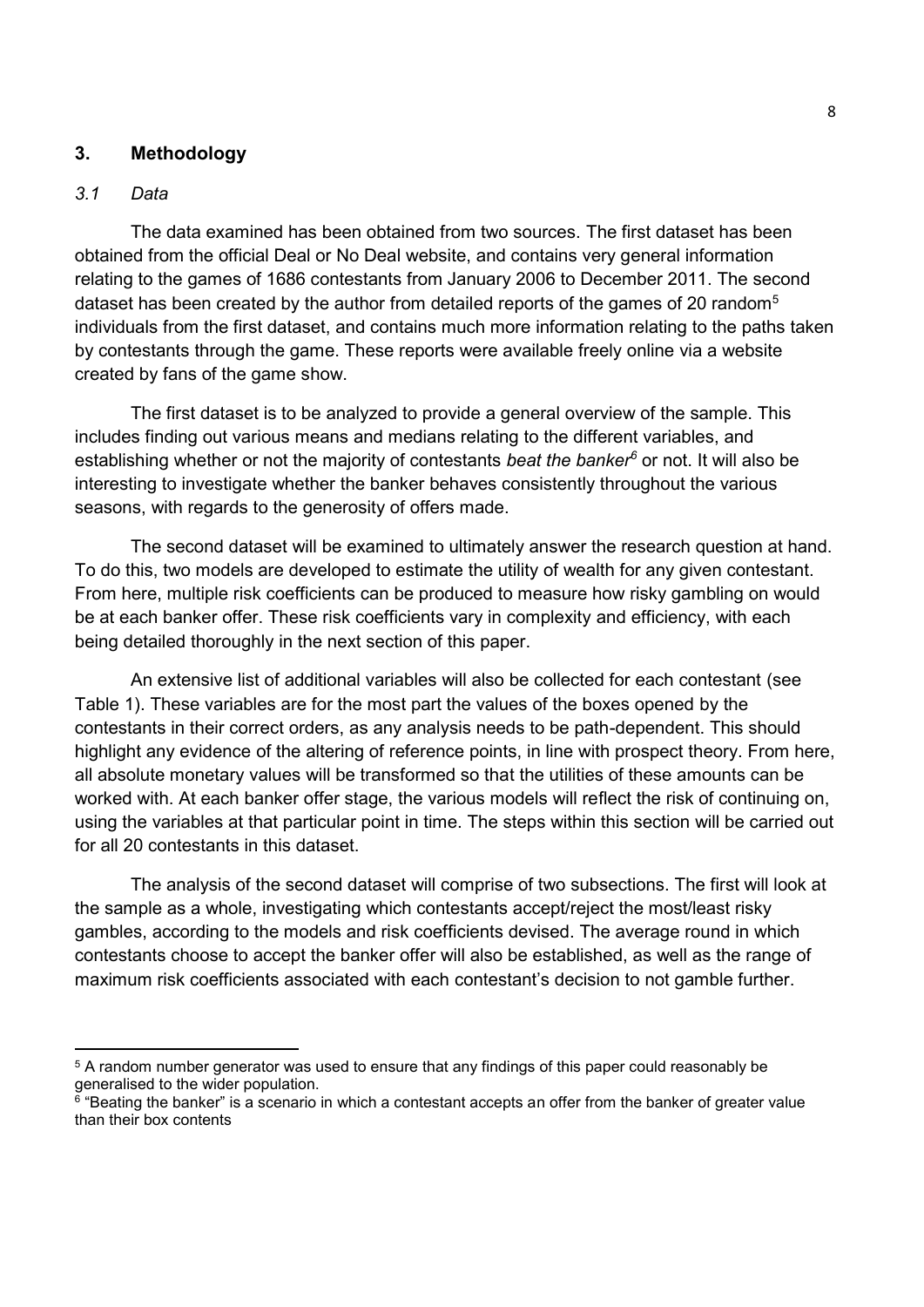The second subsection of the analysis will attempt to answer the research question. As the research question centres on behavioral inconsistencies in the losses and gains, these terms must be defined within the context of this study. The domain of losses will be characterized as seeing the banker offer reduce by a third or more from one round to the next. Similarly, the domain of gains will be characterized as seeing the banker offer increase by 50 percent (or more) from one round to the next. The scenarios that fit these criteria will be investigated, to analyze the contestants' decisions when facing gambles with the largest and smallest associated risk coefficients. These results will be compared with contestants' decisions when facing gambles with similar risk coefficients, though are said to be operating outside of any particular domain by the definition outlined in this section.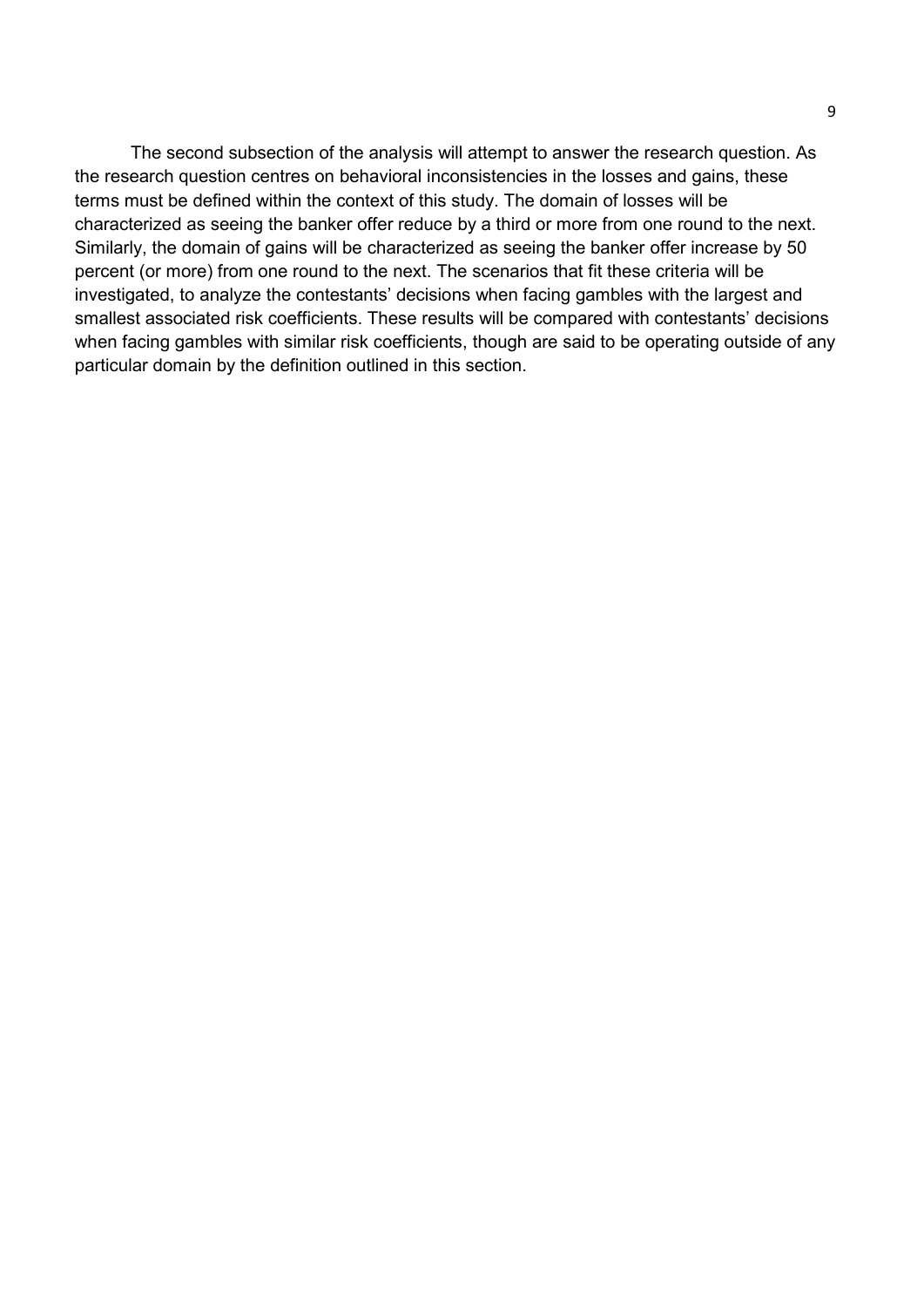# **Table 1**

| Variable Name   |            | Type          | Description                                         |
|-----------------|------------|---------------|-----------------------------------------------------|
| Previous        | Contestant | Float         | the<br>The<br>by<br>most<br>amount<br>won<br>recent |
| Winnings        |            |               | contestant                                          |
| Female          |            | <b>Binary</b> | Indicates contestant's gender                       |
| <b>B1</b>       |            | Float         | Value of box opened 1st                             |
| <b>B2</b>       |            | Float         | Value of box opened 2nd                             |
| B <sub>3</sub>  |            | Float         | Value of box opened 3rd                             |
| <b>B4</b>       |            | Float         | Value of box opened 4th                             |
| <b>B5</b>       |            | Float         | Value of box opened 5th                             |
| B <sub>6</sub>  |            | Float         | Value of box opened 6th                             |
| B7              |            | Float         | Value of box opened 7th                             |
| B <sub>8</sub>  |            | Float         | Value of box opened 8th                             |
| B <sub>9</sub>  |            | Float         | Value of box opened 9th                             |
| <b>B10</b>      |            | Float         | Value of box opened 10th                            |
| <b>B11</b>      |            | Float         | Value of box opened 11th                            |
| <b>B12</b>      |            | Float         | Value of box opened 12th                            |
| <b>B13</b>      |            | Float         | Value of box opened 13th                            |
| <b>B14</b>      |            | Float         | Value of box opened 14th                            |
| <b>B15</b>      |            | Float         | Value of box opened 15th                            |
| <b>B16</b>      |            | Float         | Value of box opened 16th                            |
| <b>B17</b>      |            | Float         | Value of box opened 17th                            |
| <b>B18</b>      |            | Float         | Value of box opened 18th                            |
| <b>B19</b>      |            | Float         | Value of box opened 19th                            |
| <b>B20</b>      |            | Float         | Value of box opened 20th                            |
| <b>B21</b>      |            | Float         | Value of box opened 21st                            |
| BO <sub>1</sub> |            | Float         | Amount of 1st banker offer                          |
| CD <sub>1</sub> |            | <b>Binary</b> | Indicates whether contestant dealt to 1st           |
|                 |            |               | banker offer                                        |
| BO <sub>2</sub> |            | Float         | Amount of 2nd banker offer                          |
| CD <sub>2</sub> |            | <b>Binary</b> | Indicates whether contestant dealt to 2nd           |
|                 |            |               | banker offer                                        |
| BO <sub>3</sub> |            | Float         | Amount of 3rd banker offer                          |
| CD <sub>3</sub> |            | <b>Binary</b> | Indicates whether contestant dealt to 3rd           |
|                 |            |               | banker offer                                        |
| BO <sub>4</sub> |            | Float         | Amount of 4th banker offer                          |
| CD <sub>4</sub> |            | <b>Binary</b> | Indicates whether contestant dealt to 4th           |
|                 |            |               | banker offer                                        |
| BO <sub>5</sub> |            | Float         | Amount of 5th banker offer                          |
| CD <sub>5</sub> |            | <b>Binary</b> | Indicates whether contestant dealt to 5th           |
|                 |            |               | banker offer                                        |
| BO <sub>6</sub> |            | Float         | Amount of 6th banker offer                          |
| CD <sub>6</sub> |            | <b>Binary</b> | Indicates whether contestant dealt to 6th           |
|                 |            |               | banker offer                                        |

Description of Additional Variables within the Detailed Dataset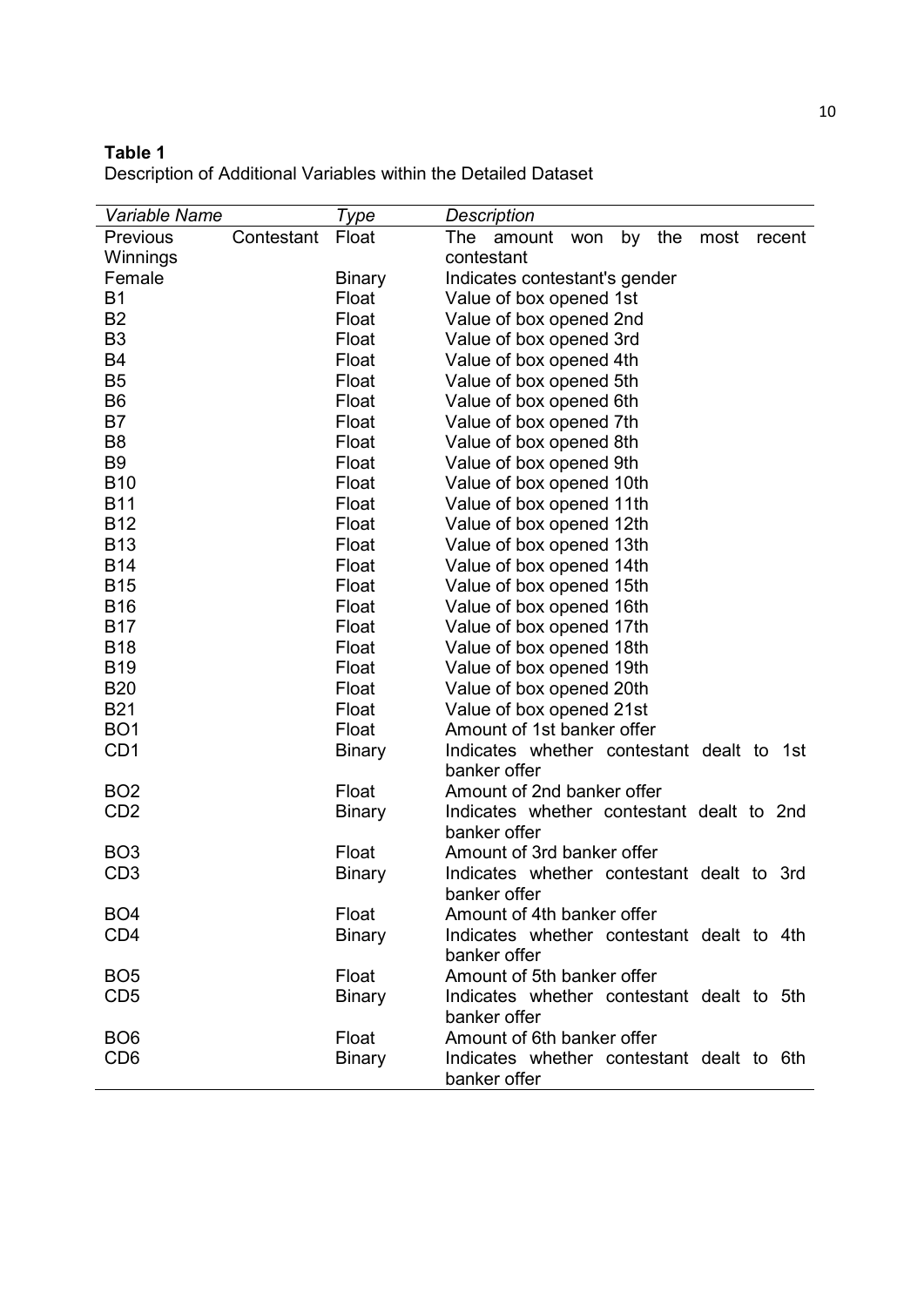# *3.2 Models & Risk Coefficients*

To measure a contestant's aversion to risk, an accurate and consistent measure of the riskiness of rejecting a banker offer in favor of gambling must be modelled. An extremely basic model might determine this risk coefficient to be simply a function of the banker offer (o) over the expected value of the boxes remaining (μ).

$$
r_1=\frac{o}{\pi}
$$

This approach however uses absolute monetary values in the equation. As it is not the true amounts at stake that are considered by contestants but rather the utility these amounts provide, a transformation must be incorporated into the model before any evaluation of risk can take place. Intuitive thinking tells us that an extra unit of wealth provides less additional utility to a rich individual than to a poor individual. This law of diminishing marginal utility was considered by Daniel Bernoulli who hypothesized that the utility of wealth (*u(x)*) can be expressed as a logarithm of the absolute monetary value.

 $u(x) = \log x$ 

Contestants on Deal or No Deal can be assumed to gain more additional utility from £10,000 to £20,000 than from £100,000 to £110,000. Building on Bernoulli's hypothesis, a transformation function *f(x)* might look as follows:

 $f(x) = k \cdot \ln(x)^l$ 

Variables *k* and *l* are parameters and are arbitrary. Setting both to 4.1 produces the following curve:

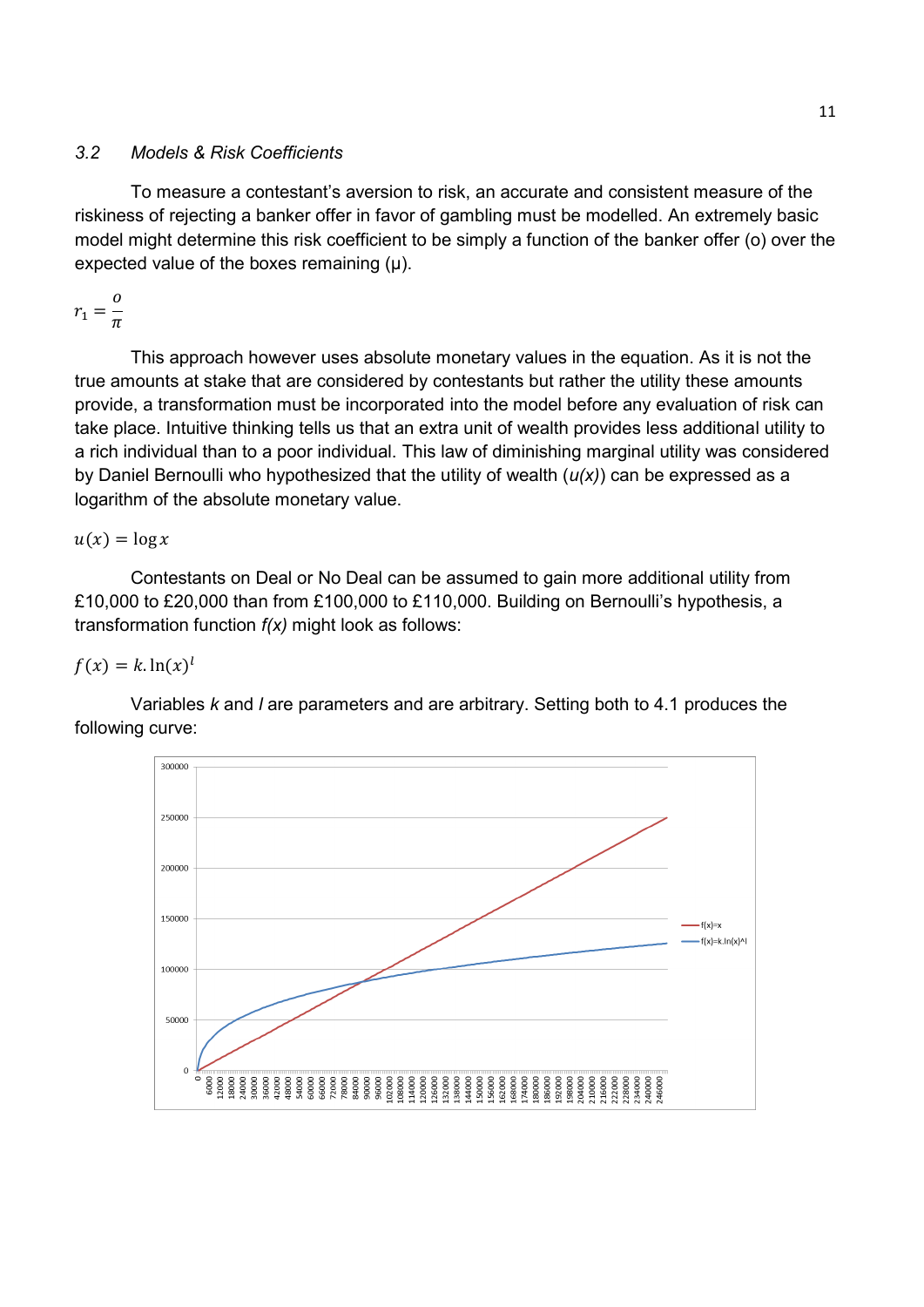With this transformation function, a new risk coefficient *r<sup>2</sup>* can be developed that successfully incorporates the law of diminishing marginal utility.

$$
r_2 = \frac{f(o)}{f(\mu)}
$$

At larger amounts, the rate of change in *f(o)* and *f(μ)* decreases, and thus the incentive to gamble on also decreases, as contestants acknowledge that more utility can be lost from a decrease in some *x* than can be gained from an increase in the same *x.* This equation, whilst an improvement, still fails to model the evaluation of risk accurately under certain circumstances. For example, consider the following two choices:

#### *50% chance of £90,000 and 50% chance of £110,000 OR £100,000 for sure* (c1)

#### *50% chance of nothing and 50% chance of £200,000 OR £100,000 for sure* (c2)

The expected value of both gambles is the same, and the banker offer is the same. As a result, the expected utilities are the same, and the respective *r<sup>2</sup>* coefficients for each choice are identical, implying that each gamble is as risky as the other. Most people would disagree with this suggestion, arguing that choice 2 is considerably riskier than choice 1, as a result of the standard deviation (*σ*) about the mean being much larger. The reason an increase in *σ* of the remaining boxes leads to a perceived increase in risk could be due to the tendency for individuals to naturally be more sensitive to losses than to gains, and thus increasing the stakes would increase the risk.

Whilst small losses have been shown to loom larger than small gains*,* larger amounts sees the effect exacerbated (Kahneman & Tversky, 1984). As the pain of leaving with nothing in choice 2 would be much greater than the increase in utility that could be gained from an extra £100,000. It would thus be safer to accept the sure thing in this instance. In choice 1 however, the utility provided by the worst possible outcome (£90,000) might offset any negative feelings experienced by losing the gamble, and hence the gamble is more likely to be taken. Indeed, an individual with immense wealth might see both choices as trivial. For the purposes of this study however, contestants are assumed to be homogenous with regards to their utilities of wealth.

To account for the effects a change in *σ* has on the evaluation of risk, a third risk coefficient *r<sup>3</sup>* is defined as follows:

$$
r_3 = \frac{f(o)}{\sigma/\mu \cdot f(\mu)}
$$

$$
r_3 = \frac{\mu \cdot f(o)}{\sigma \cdot f(\mu)}
$$

Incorporating the mean as a proportion of the standard deviation and multiplying this by *f(μ)* leads to a new risk coefficient that is altered by the spread of boxes still remaining in play. It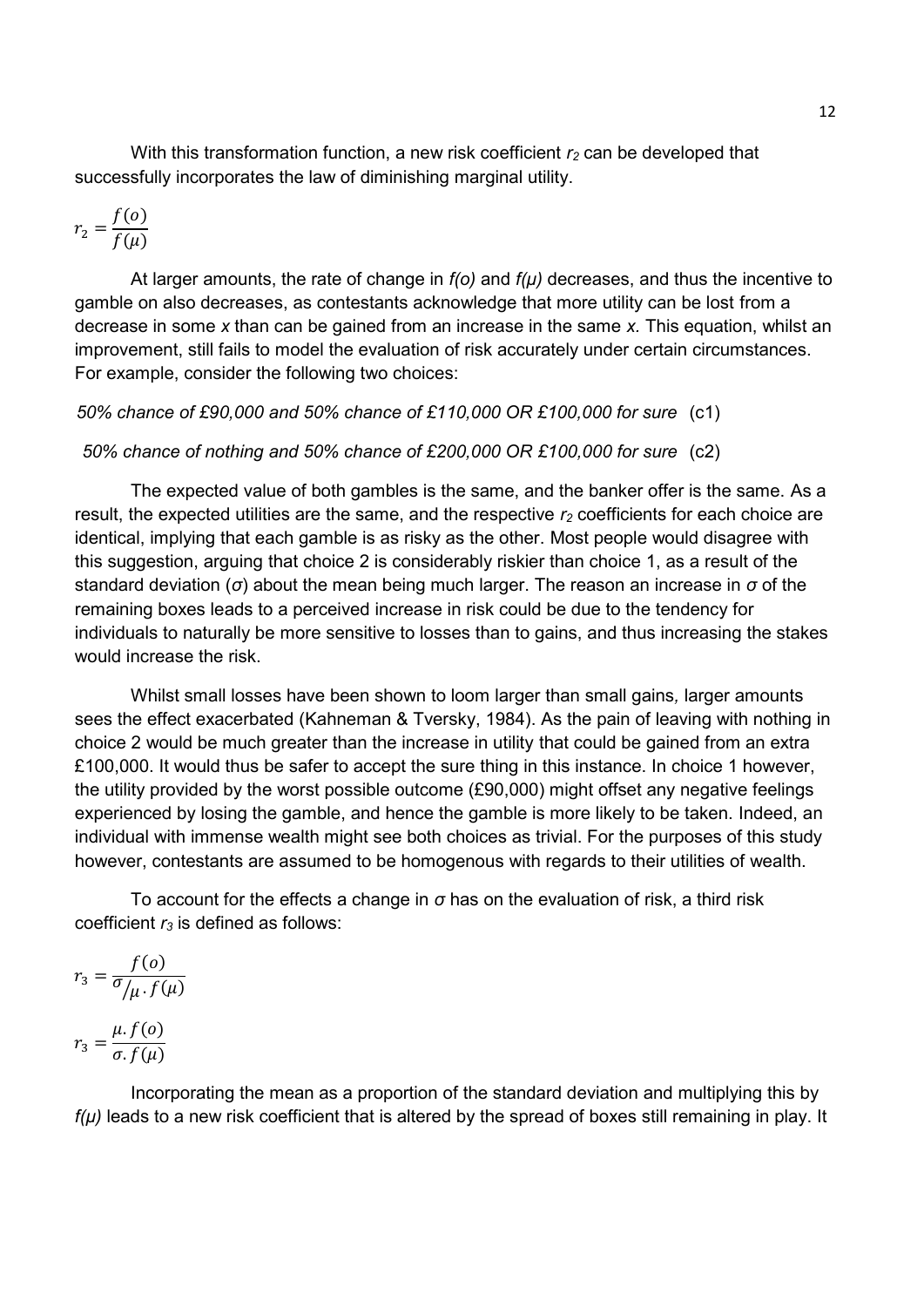is important to note that this model, when applied to the two choice problems above, give a larger risk coefficient to choice 1 (10) than to choice 2 (1). This is due to the extreme values presented in the choices, to illustrate a previous point. Choice 1 gives  $\sigma /_{\mathcal{U}} = 0.1$  which causes such a high  $r_3$ , whereas in reality,  $\sigma/\mu$  is never that low. In our dataset, the lowest value is 0.25, and only in 15 of 120 instances are the values lower than 1. The trend generally is that this component shrinks in magnitude throughout a contestant's game, leading to an enlarged (relatively speaking) *r3* as time continues. Any analysis will consider this limitation when dealing with standard deviation-to-mean ratios lower than 1.

Though *f(x)* more accurately reflects the utility of wealth than *x*, it has severe limitations when dealing with small amounts. Though what is defined as a small amount will in practice vary between contestants, a general assumption can be made that contestants arrive on the game show with some reference point *r* in their minds. The current model has the steepest gradient near the origin, implying this is where the most utility is gained for an increase in *x.* we would consider that amounts smaller than the reference point are underweighted, or  $u(x) < x$  for  $x <$ r. At r, the utility is accurately realized, or  $u(x) = x$  at  $x = r$ . The utility at  $x > r$  can still be essentially modelled by *f(x)*, only shifted horizontally by *r* and vertically by an arbitrary constant *c.*

The new model *g(x)* can be defined as follows:

$$
g(x) = \left\{ \frac{2rx^3}{(x^3 - x + 2r)^3} \right\} \text{ for } x \le r
$$
  
 
$$
g(x) = \{k \ln(x - r)^l + c\} \text{ for } x > r
$$

Setting *r* to £10,000 seems like a reasonable reference point to define for any given contestant. This is due to numerous contestants stating their target amount of around this figure before the game has commenced, and the median prize money dealt to contestants from the general dataset being only slightly higher at £12,000. Setting *c* to 2000 prevents the gradient of the curve from increasing as *x* approaches £10,000, decreasing briefly from £10,000 to £11,000, before increasing again above £11,000, as there is no reason to assume that this would be the case. Keeping *k* and *l* at 4.1 produces the following plots:

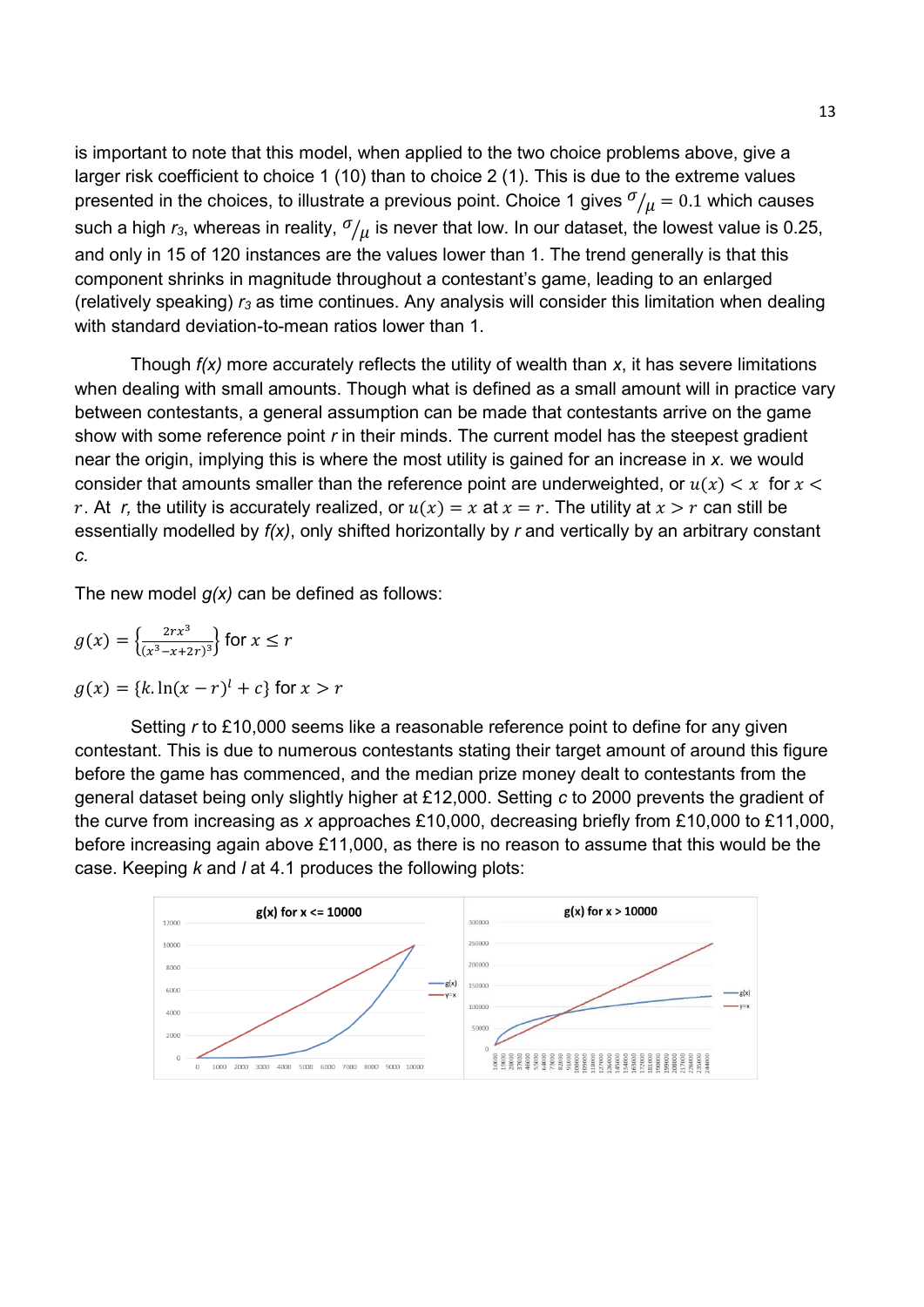

When plotted on the same graph, the following curve is produced:

Substituting f(x) for g(x) in *r<sup>2</sup>* and *r3* creates two new risk coefficients, *r<sup>4</sup>* and *r5*.

$$
r_4 = \frac{g(o)}{g(\mu)}
$$

$$
r_5 = \frac{\mu \cdot g(o)}{\sigma \cdot g(\mu)}
$$

The notion of an increasingly risky game has not yet been incorporated into any models, besides the gradually decreasing  $^\sigma\!/\mu$  (or increasing  $^\mu\!/\sigma$ ). As contestants are trying to avoid large values to maximise their offers and expected values, each low value box opened (relatively speaking) increases the chances of a high value box being opened next. Understanding the game in this way, the increased significance of later rounds is apparent, as there is a reduced chance of *not* finding the large values still left in play.

The models created to measure risk therefore must incorporate the time-sensitivity of the banker offer. A new variable *t* can be defined to measure how many boxes have been opened. Dividing *t* by 22 and multiplying this by  $r_3$  and  $r_5$ <sup>7</sup> ensures the risk coefficients in earlier rounds are smaller than their time-insensitive counterparts. These new models, *r<sup>6</sup>* and *r7*, are formally defined as follows:

 $r_6 =$  $t. \mu. f(o)$  $22.\,\sigma.f(\mu)$ 

l

<sup>&</sup>lt;sup>7</sup> Whilst one could multiply  $t/_{22}$  by all the risk coefficients up to this point to generate new coefficients, this would not be useful as these coefficients were merely used to derive more complex models.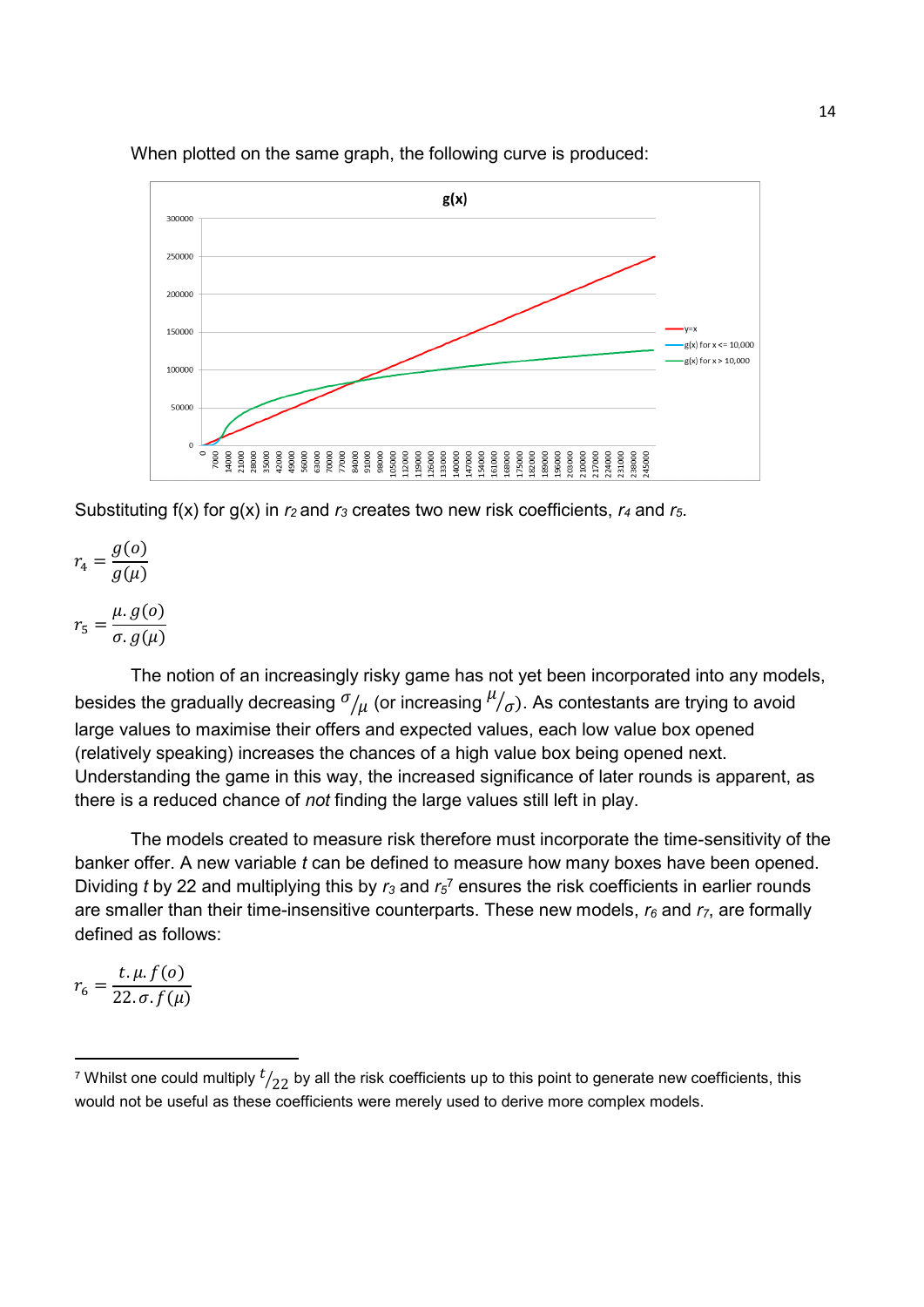$$
r_7 = \frac{t \cdot \mu \cdot g(o)}{22 \cdot \sigma \cdot g(\mu)}
$$

The models developed in this section will be used to calculate a risk score at any banker offer of any contestant's game. This will be used to provide a general overview of how riskseeking or risk-averse the individuals in the sample are, as well as to analyze any increased or decreased risk-seeking behavior following certain events within the game.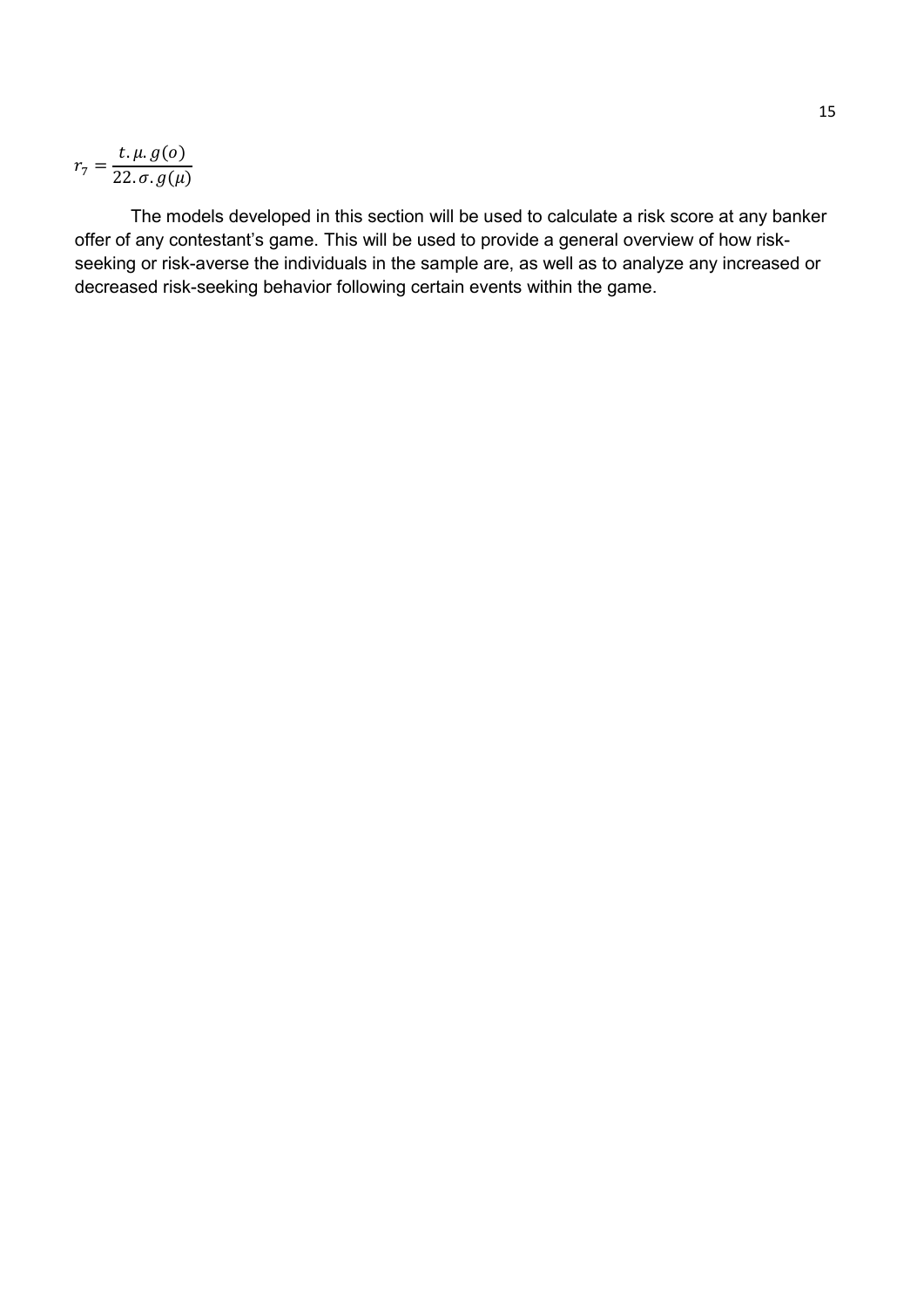# **4. Analysis**

#### *4.1 General Dataset Analysis*

#### **Table 2**

l

Description of Variables within the General Dataset

| Variable Name     | Type          | <b>Description</b>                                                                                                        |
|-------------------|---------------|---------------------------------------------------------------------------------------------------------------------------|
| ContestantNumber  | Integer       | Chronological ordering of contestants                                                                                     |
| Dataset           | Integer       | $1 =$ general dataset, $2 =$ detailed dataset                                                                             |
| <b>Series</b>     | Integer       | The series in which the episode first aired                                                                               |
| EpisodeDate       | Date          | The date on which the episode first aired                                                                                 |
| ContestantName    | String        | The contestant's name                                                                                                     |
| <b>PBA</b>        | Float         | The amount in the contestant's box                                                                                        |
| <b>MinOffer</b>   | Float         | The minimum amount offered by the banker                                                                                  |
| <b>MaxOffer</b>   | Float         | The maximum amount offered by the banker                                                                                  |
| DealtWith         | Float         | The contestant's eventual winnings                                                                                        |
| <b>DealtRed</b>   | <b>Binary</b> | Indicates whether winnings were at least<br>£1000                                                                         |
| PlayedUntilEnd    | <b>Binary</b> | Indicates whether contestant played until the<br>end                                                                      |
| Swap <sup>8</sup> | <b>Binary</b> | Indicates whether contestant chose to swap<br>their box with the one box remaining upon<br>reaching the end of their game |
| <b>BeatBanker</b> | <b>Binary</b> | Indicates whether winnings were higher than<br><b>PBA</b>                                                                 |
| PerfectGame       | <b>Binary</b> | whether<br>contestant<br>Indicates<br>the<br>won<br>maximum amount possible from their game                               |

Table 2 lists the variables contained within the general dataset. Although this dataset cannot be analyzed to provide an answer to the research question, preliminary analysis can be conducted to give a general overview of how contestants generally fare on the game show. Summarising the key variables (all those beneath the break in Table 2) and establishing various means will provide a reference point to help further understand any deviations from these values in the detailed dataset in the next section.

 $^8$  Although some data for this variable has been collected by the author, the dataset's lack of detail ensures it is not possible to identify occurrences of contestants choosing to swap and receiving *less* than their original box contents. For this reason, no extensive analysis is to be conducted on this variable. As a result, there are expected to be a few records that are erroneously coded as PlayedUntilEnd=0, though this is not expected to be a large number and thus not anticipated to hinder any analysis.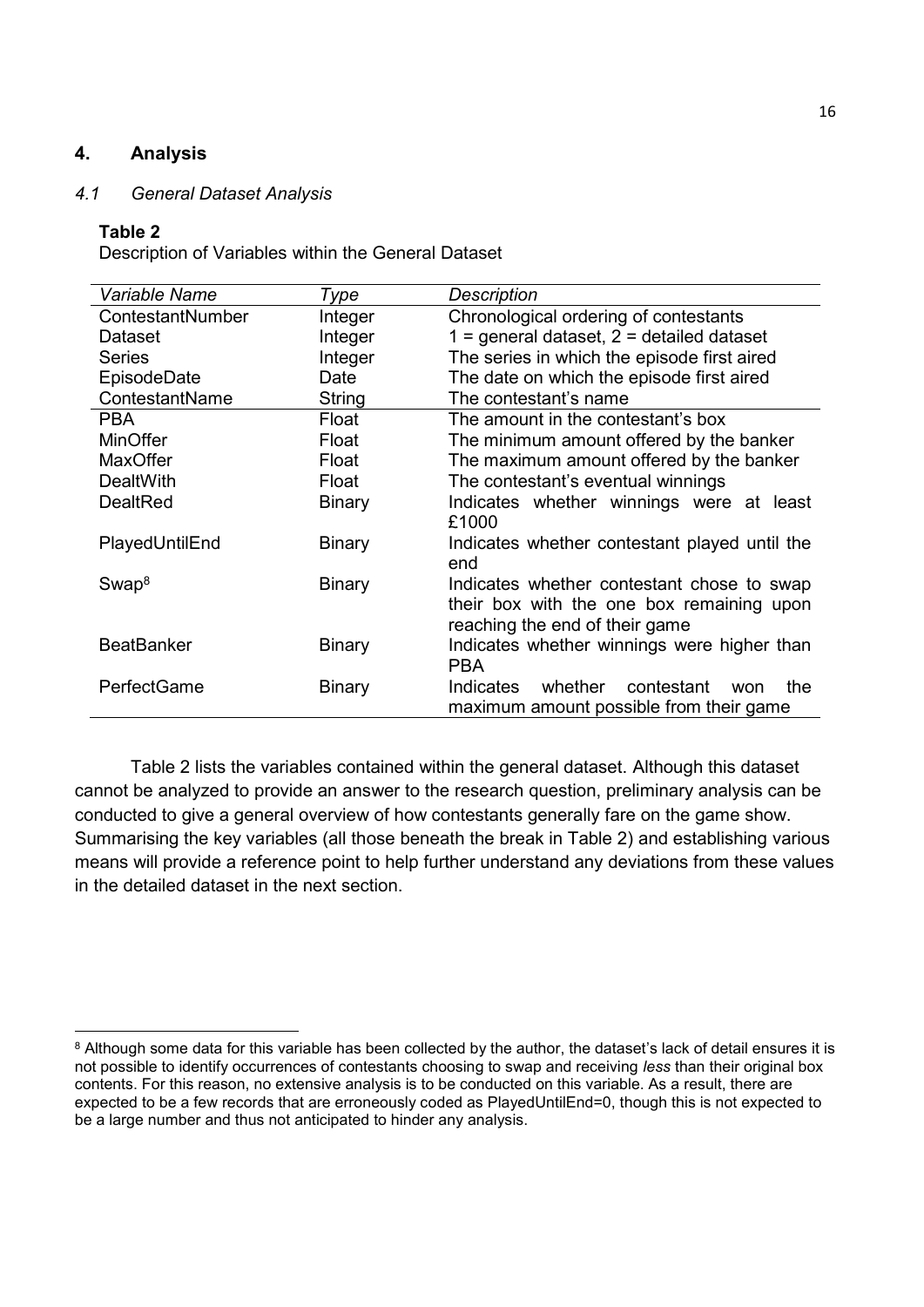#### **Table 3**

| Variable          | Obs  | Mean     | Std. Dev. | Min    | Max    |
|-------------------|------|----------|-----------|--------|--------|
| <b>PBA</b>        | 1686 | 24669.14 | 53768.92  | .01    | 250000 |
| <b>MinOffer</b>   | 1686 | 2702.036 | 3375.875  | $-150$ | 17500  |
| <b>MaxOffer</b>   | 1686 | 26953.94 | 25579.39  | 250    | 172000 |
| <b>DealtWith</b>  | 1686 | 15507.38 | 19617.08  | .01    | 250000 |
| DealtRed          | 1686 | .8084223 | .3936592  | 0      |        |
| <b>BeatBanker</b> | 1686 | .4744958 | .4994973  |        |        |
| PerfectGame       | 1686 | .2390273 | .426616   |        |        |

Summary of Key Variables within the General Dataset

The mean value contained with a contestant box was £24,669.14 over this period, whilst the average amount dealt to contestants was £15,507.38. Whilst this divide may initially appear to suggest that contestants often settle for considerably less than their box contains, the table also reveals that over 47% of contestants *beat the banker* during their games. The reason for this considerable divide is due to the fixed box values increasing exponentially, distorting the analysis and reducing the significance of using means. More useful is to look at the median values, to know where 50% of the sample lies below and above, with regards to the player's box amount and eventual winnings.

#### **Table 4**

Detailed Summary of the PBA and DealtWith Variables

| <b>Percentiles</b> |        |                  |  |  |
|--------------------|--------|------------------|--|--|
| %                  | PBA    | <b>DealtWith</b> |  |  |
| 1%                 | 0.01   | 0.01             |  |  |
| 5%                 | 0.1    |                  |  |  |
| 10%                | .5     | 20               |  |  |
| 25%                | 10     | 3000             |  |  |
| 50%                | 750    | 12000            |  |  |
| 75%                | 20000  | 20000            |  |  |
| 90%                | 75000  | 30000            |  |  |
| 95%                | 100000 | 44000            |  |  |
| 99%                | 250000 | 88000            |  |  |

Looking at the medians as opposed to the means tells a different story. In Table 4 it can be seen that 50% of contestants had £750 or less in their box (as expected), yet 50% of contestants won up to £12,000. Of these, half won at least £3000. At the other end of the scale, 10% of contestants had at least £75,000 in their box whereas only 5% won more than £44,000, with just 1% winning more than £88,000.

Examining only those contestants who *beat the banker* reveals that when this occurs, it is often quite a substantial gain. Table 4 shows that in over 96% of cases, the contestant won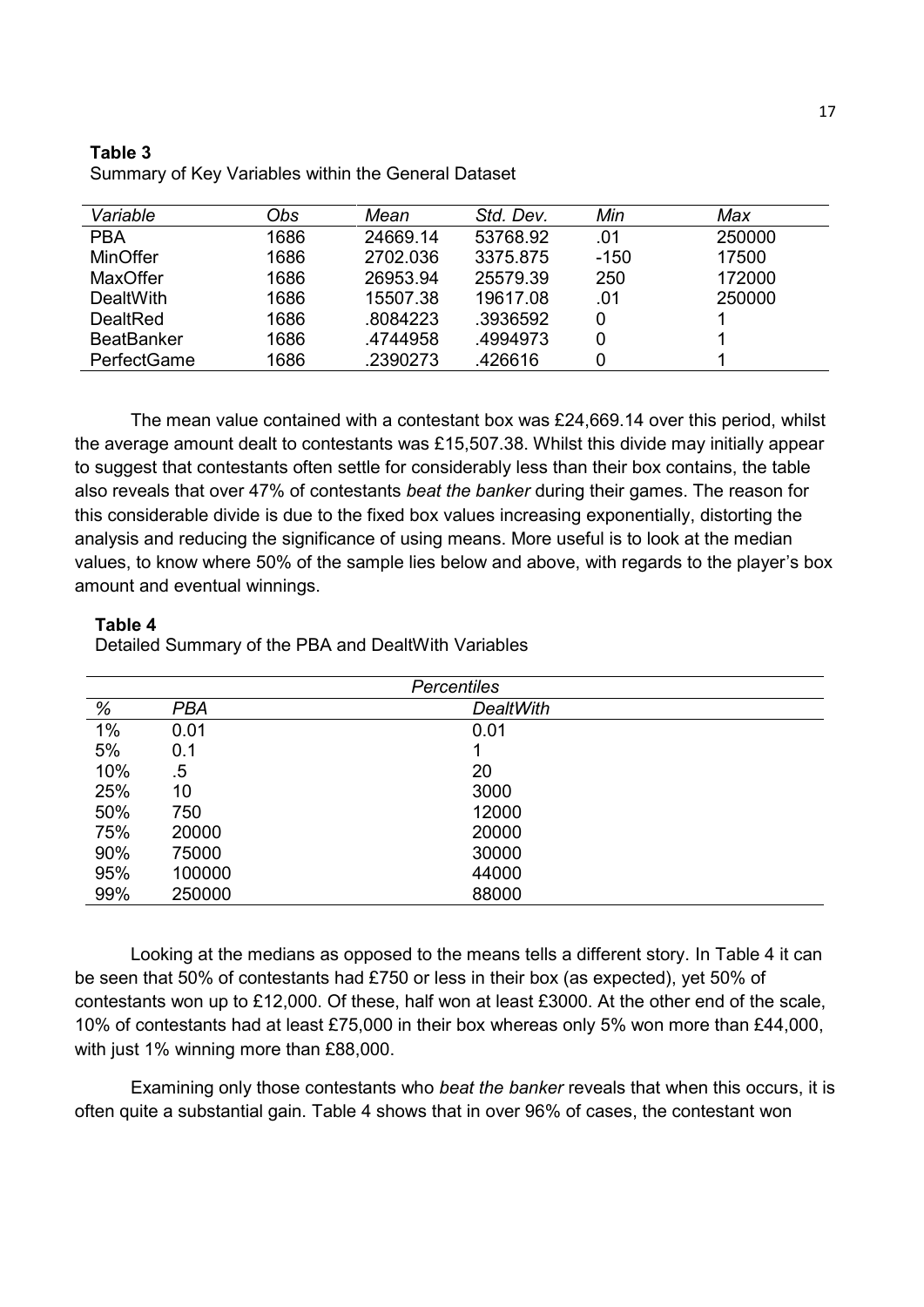more than £1000, and the average winnings were nearly £18,000. This is compared with an average box value of little over £2500. As before, an examination of the median values should also be conducted for clarity.

#### **Table 5**

Summary of a Subset of Key Variables for BeatBanker = 1

| Variable           | Obs | Mean     | Std. Dev. | Min  | Max    |
|--------------------|-----|----------|-----------|------|--------|
| <b>PBA</b>         | 800 | 2597.436 | 7355.923  | 0.01 | 100000 |
| DealtWith          | 800 | 17823.62 | 16821.97  | 0.04 | 250000 |
| DealtRed           | 800 | 0.96125  | 0.193119  |      |        |
| <b>PerfectGame</b> | 800 | 0.40875  | 0.491911  |      |        |

#### **Table 6**

Detailed Summary of the PBA and DealtWith Variables for BeatBanker = 1

| <b>Percentiles</b> |       |                  |  |  |
|--------------------|-------|------------------|--|--|
| %                  | PBA   | <b>DealtWith</b> |  |  |
| 1%                 | 0.01  | 15.5             |  |  |
| 5%                 | 0.01  | 1100             |  |  |
| 10%                | 0.1   | 3557.5           |  |  |
| 25%                |       | 8000             |  |  |
| 50%                | 100   | 15000            |  |  |
| 75%                | 1000  | 22475            |  |  |
| 90%                | 10000 | 31837.5          |  |  |
| 95%                | 15000 | 42000            |  |  |
| 99%                | 35000 | 80500            |  |  |

As displayed by Table 6, the values at the various percentiles support the arguments made by the mean values in Table 4. 75% of contestants who *beat the banker* had less than £1000 in their box, yet 95% left with more than £1100 in prize money.

Although analysis shows that contestants who *beat the banker* normally do very well, these individuals are just under half of the entire sample. Table 7 shows that the 478 contestants who won less than their box value received an average prize of just over £16,000. Although this figure is considerably less than the average PBA of nearly £75,000, it again must be noted that this figure may be distorted by the extremely high box values of a few contestants. Table 8 examines the values at various percentiles.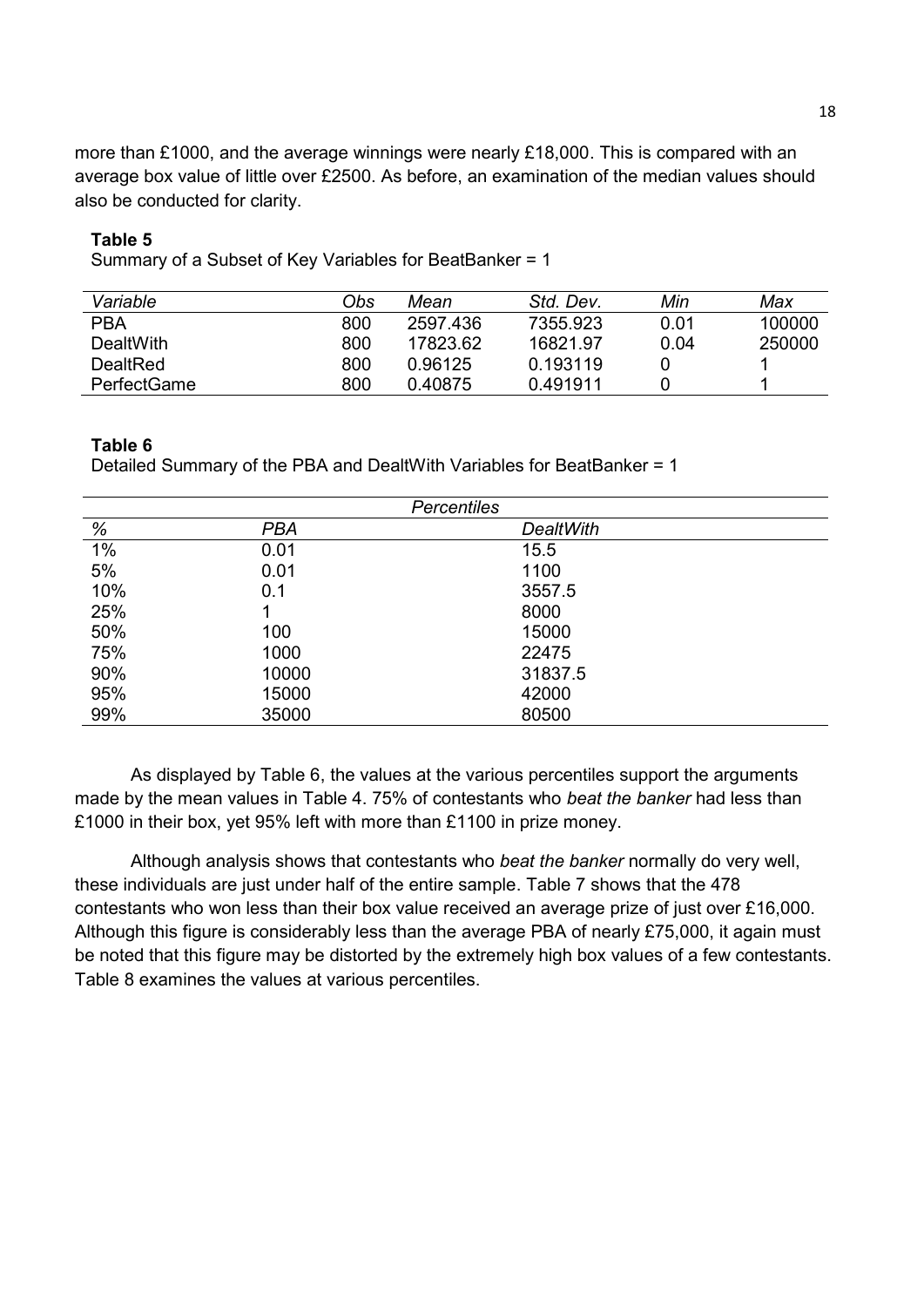#### **Table 7**

| Variable   | 7bs | Mean     | Std. Dev. | Min  | Max    |
|------------|-----|----------|-----------|------|--------|
| <b>PBA</b> | 478 | 74405.93 | 77482.38  |      | 250000 |
| DealtWith  | 478 | 16607.46 | 14687.31  | 0.01 | 107031 |

Summary of a Subset of Key Variables for DealtWith < PBA

#### **Table 8**

 $\overline{\phantom{a}}$ 

Detailed Summary of the PBA and DealtWith Variables for DealtWith < PBA

|     | <b>Percentiles</b> |                  |  |  |  |
|-----|--------------------|------------------|--|--|--|
| %   | <b>PBA</b>         | <b>DealtWith</b> |  |  |  |
| 1%  |                    | 0.01             |  |  |  |
| 5%  | 1000               | 9                |  |  |  |
| 10% | 5000               | 750              |  |  |  |
| 25% | 20000              | 6600             |  |  |  |
| 50% | 50000              | 15000            |  |  |  |
| 75% | 100000             | 22000            |  |  |  |
| 90% | 250000             | 30000            |  |  |  |
| 95% | 250000             | 44000            |  |  |  |
| 99% | 250000             | 75000            |  |  |  |

50% of this subset may have been disappointed to discover their box contained more than £50,000. However, 75% still left with over £6600, and 50% left with over £15,000. Based on this data, although a significant decrease in prize money in real monetary terms is apparent for many contestants, the law of diminishing marginal utility ensures that many contestants would not be as disheartened as may have been expected.

It can be argued then, that accepting a banker offer, regardless of the ultimate box value, may not leave a contestant particularly susceptible to negative emotions following a game, if the amount dealt at provides a significant increase in utility. Many contestants may reach a point in which they know that the utility gained from accepting an offer will offset any amount of utility perceived to have been 'lost' by ultimately having a much higher amount in their box.

From this, it can be deduced that only the most risk-seeking contestants choose to play to the end, in an effort to maximize their utility by trying to win the highest amount possible<sup>9</sup>. These contestants' averages are detailed in Table 9. The average prize of over £18,400 may seem to imply that playing until the end of the game is a wise thing to do. However, the table

 $9$  This section refers to a contestant who continuously rejects offers deemed to provide significant utility, based on the transformation model g(x) defined in section 3. A contestant that never has an offer of greater than £10,000 would not fit these criteria.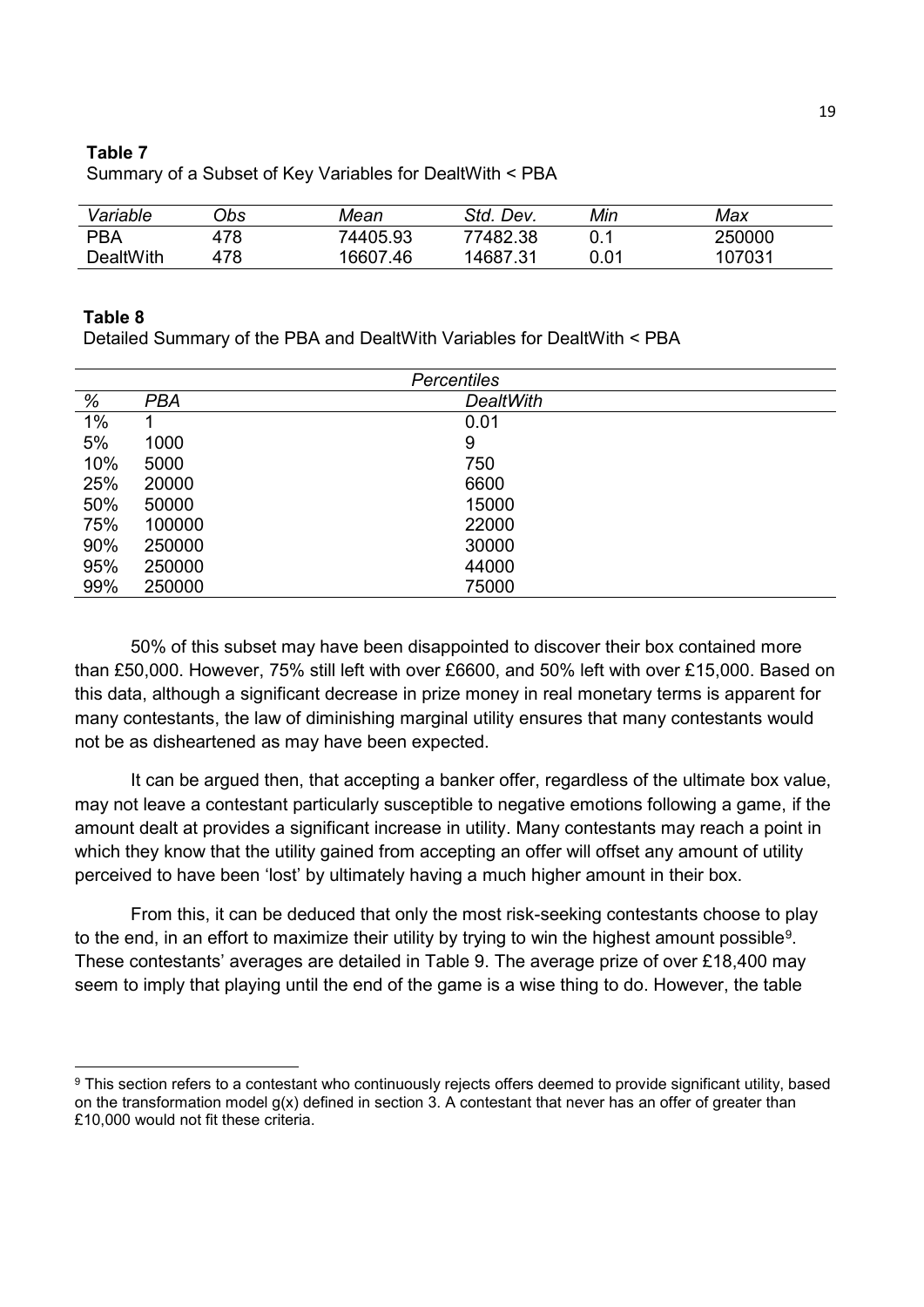also shows that at least one individual won the largest prize of £250,000, and virtually half of this subset left with under £1000. The values at various percentiles are described in Table 10.

#### **Table 9**

Summary of a Subset of Key Variables for PlayedUntilEnd = 1 & MaxOffer > 10000

| Variable   | )bs | Mean      | Std. Dev. | Min  | Max    |
|------------|-----|-----------|-----------|------|--------|
| <b>PBA</b> | 246 | 15077.6   | 34630.89  | 0.01 | 250000 |
| DealtWith  | 246 | 18422.7   | 38595.44  | 0.01 | 250000 |
| DealtRed   | 246 | 0.5325203 | 0.4999585 |      |        |

#### **Table 10**

Detailed Summary DealtWith Variable for PlayedUntilEnd = 1 & MaxOffer > 10000

| <b>Percentiles</b> |                  |  |  |
|--------------------|------------------|--|--|
| %                  | <b>DealtWith</b> |  |  |
| $1\%$              | 0.01             |  |  |
| 5%                 | 0.01             |  |  |
| 10%                | 0.5              |  |  |
| 25%                | 10               |  |  |
| 50%                | 3000             |  |  |
| 75%                | 20000            |  |  |
| 90%                | 50000            |  |  |
| 95%                | 76000            |  |  |
| 99%                | 250000           |  |  |

As suspected, the mean is again a misleading statistic, with 75% of individuals who choose to play to the end receiving less than £20,000. Perhaps more concerning for riskseeking contestants is that half of this group wins £3000 or less; amounts providing very little utility according to our model g(x), and highly unlikely to offset any utility potentially lost by setting up a new reference point at the highest offer received. Although large amounts can be won by playing until the end, larger amounts are won more frequently by contestants who choose to deal, as detailed by Table 11.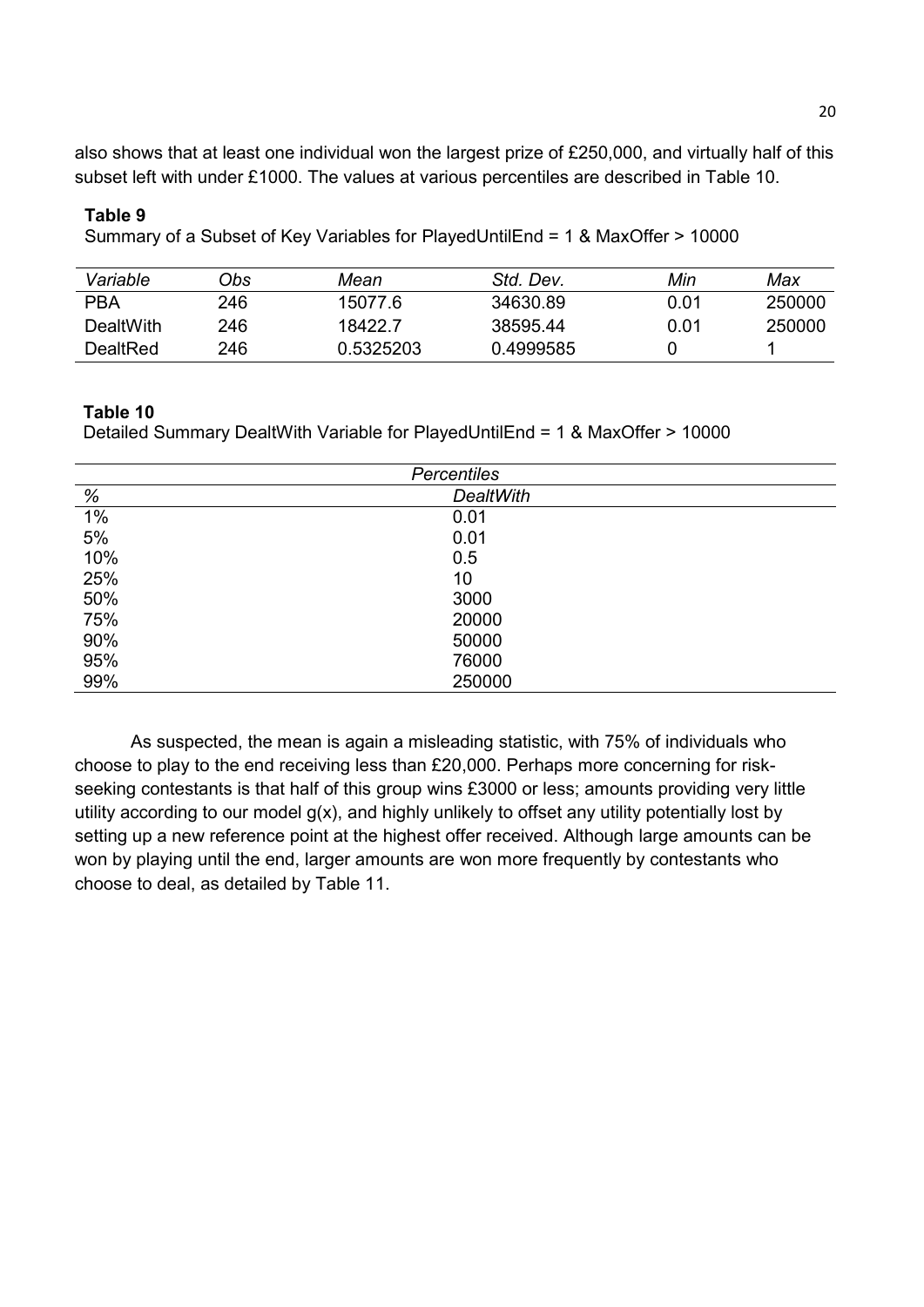#### **Table 11**

| DealtWith |                      |                       |  |  |  |
|-----------|----------------------|-----------------------|--|--|--|
| %         | $PlayedUntilEnd = 0$ | $PlayerdUntilEnd = 1$ |  |  |  |
| 1%        | 0.26                 | 0.01                  |  |  |  |
| 5%        | 1100                 | 0.01                  |  |  |  |
| 10%       | 5000                 | 0.5                   |  |  |  |
| 25%       | 10000                | 10                    |  |  |  |
| 50%       | 16500                | 3000                  |  |  |  |
| 75%       | 24000                | 20000                 |  |  |  |
| 90%       | 32000                | 50000                 |  |  |  |
| 95%       | 42000                | 76000                 |  |  |  |
| 99%       | 75000                | 250000                |  |  |  |
| Max       | 110000               | 250000                |  |  |  |

Detailed Summary of the DealtWith Variable for MaxOffer > 10000 by PlayedUntilEnd

The central 50% of those who choose to deal are considerably better off than their counterparts that elect to play until the end, accepting offers between £10,000 and £24,000. Those in this range who choose to gamble win between £10 and £20,000. The bottom 10% of the first group are also better off, accepting offers of up to £5000, compared to those in the second group who find a maximum of 50p in their boxes. The only percentile of contestants in the second group who win more than their group one counterparts are those in the top 10%, who luckily open their box to find values between £50,000 and £250,000. The top 10% of banker offers that are accepted, meanwhile, range from between £33,000 and £110,000.

# *4.2. Detailed Dataset Analysis*

As the *r7* model can be taken to be the most sophisticated measure of risk developed in this study, this is the metric we shall use throughout this section of the analysis. As such, we shall continue by using simply the notation *r.*

Comparing the largest risk coefficients associated with rejected banker offers by each contestant should give some indication as to how risk-seeking each contestant is. However, this will only reveal that a contestant's the tipping point<sup>10</sup> *r* is larger than this value. It is more useful to show these values alongside the *r* coefficient of the offer the contestant ultimately accepted, to display the bounds between which a contestant's tipping point exists. This is of course not possible for the contestants who chose to play until the end. Table 12 displays the results.

 $\overline{\phantom{a}}$ <sup>10</sup> Tipping point refers to the *r* coefficient that would lead to a contestant switching from "no deal" to "deal".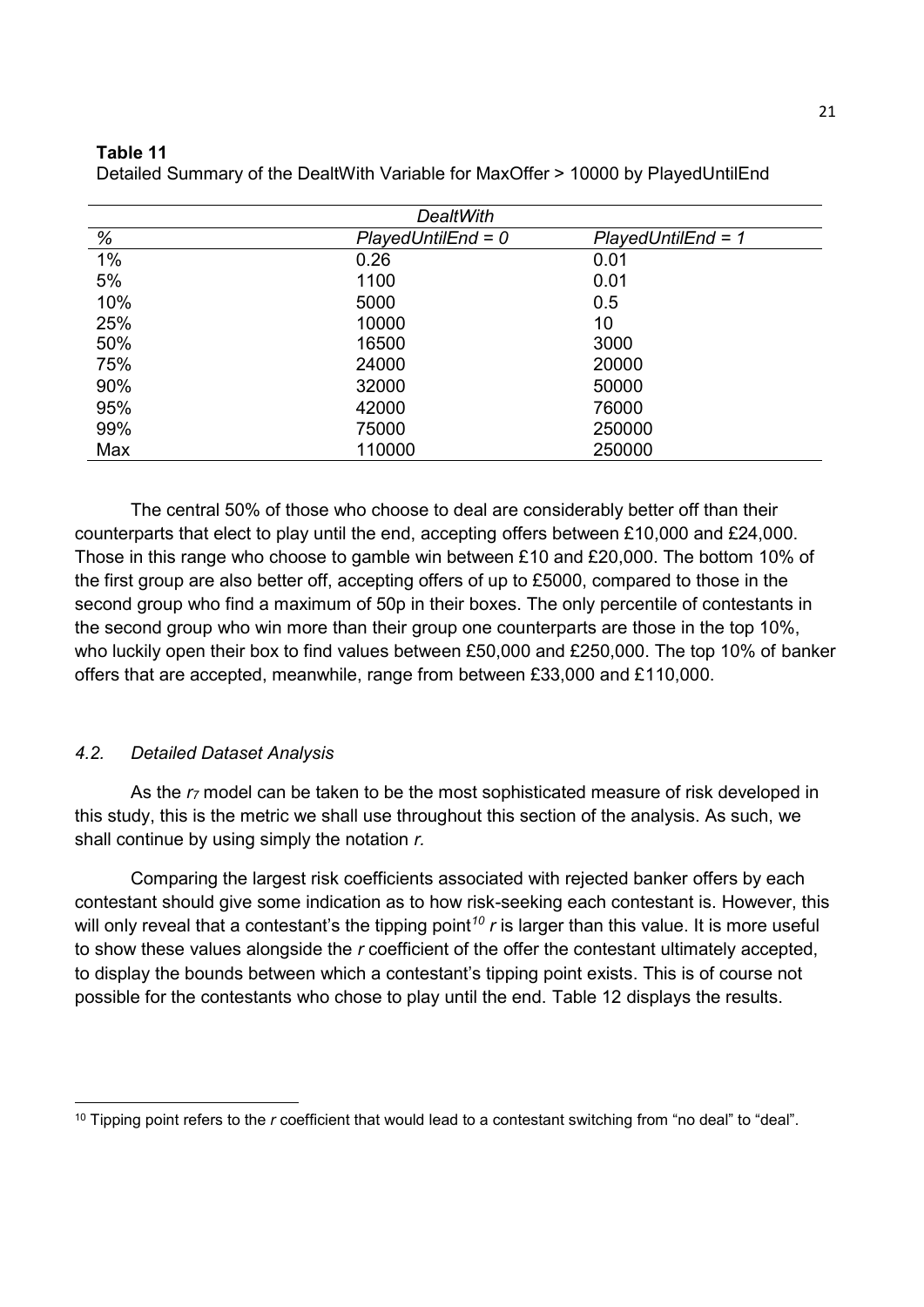| <b>Contestant Number</b> | Obs             | Max r    | Deal r   |
|--------------------------|-----------------|----------|----------|
|                          | 4               | 0.161805 | 0.181889 |
| 2                        | 4               | 0.146163 | 0.070935 |
| 3                        | $\overline{4}$  | 0.205801 | 0.285477 |
| 4                        | 5               | 0.252832 | 0.509325 |
| 5                        | 4               | 0.247141 | 0.317983 |
| 6                        | 4               | 0.227189 | 0.232664 |
| 7                        | 4               | 0.08178  | 0.163035 |
| 8                        | 4               | 0.019661 | 0.216087 |
| 9                        | 6               | 0.061469 | N/A      |
| 10                       | $6\phantom{1}6$ | 0.350167 | N/A      |
| 11                       | 5               | 0.216245 | 2.727273 |
| 12                       | 6               | 1.330767 | N/A      |
| 13                       | 6               | 0.637755 | N/A      |
| 14                       | 3               | 0.071456 | 0.118678 |
| 15                       | $\overline{2}$  | 0.062228 | 0.106933 |
| 16                       | $\overline{4}$  | 0.085566 | 0.17772  |
| 17                       | 4               | 0.083327 | 0.260924 |
| 18                       | $\overline{2}$  | 0.054084 | 0.079511 |
| 19                       | 4               | 0.03801  | 0.478981 |
| 20                       | 6               | 0.137844 | N/A      |

#### **Table 12**

Comparing the largest risk coefficients associated with rejected banker offers

According to the data here, contestants 12 and 13 are the most risk-seeking. Both contestants played until the end, though with different results, winning £250 and £35,000 respectively. When contestant 12 was facing the final offer with an *r* coefficient of 1.330767, the maximum that could be won was £250, and the minimum was £100. With this in mind, it is perhaps not so surprising that the contestant chose to gamble, and we should be cautious when stating that contestant 12 is the most risk-seeking of all the contestants. Contestant 13 meanwhile saw an ever-increasing list of offers that led to the final offer of £16,000. The remaining boxes contained £3000 and £35,000, and as such choosing to gamble can be seen as risk-seeking behavior, given the non-linear nature of the utility function.

It is interesting that contestant 2 changes their risk preferences from one round to the next, based on our models. This could be due to initially taking a risk that would be outside their typical preferences, and following this round made a decision deemed to be more comfortable to them.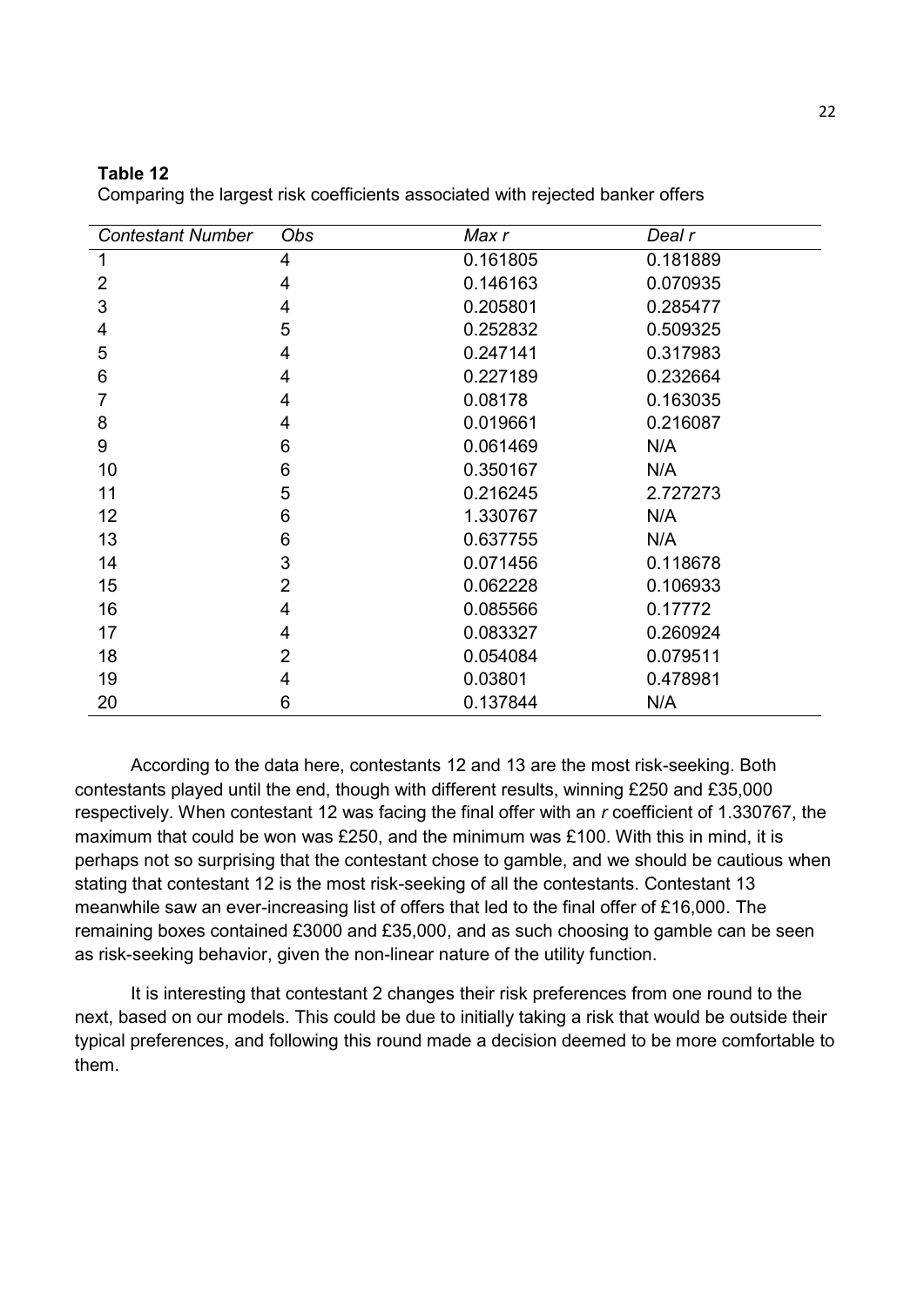On the other end of the scale, the contestants deemed to be the most risk-averse are contestants 15 and 18. As well as dealing at the third offer, they also rejected gambles with a relatively low *r* coefficient. This could however be due to other reasons, such as having prior expectations or aims and sticking to them.

A look at the amount offered by the banker shows that on average banker offers increase as time goes on. Furthermore, the offers also increase as a percentage of the expected value of the contestant's box. As discussed by a previous paper the 'unfair' banker offers at earlier rounds could be to deter contestants from dealing too early, with offers becoming increasingly more generous as time goes on (Post et. al, 2008). The standard deviation of banker offers however increases considerably between offers 2 and 3, before becoming extremely large at offer 6. This suggests that although the average values offered are increasing, there is also an increasingly wider range of values from which the banker can make an offer.

|   |         |     | <b>Banker Offer</b> |       |      |        |       |      | <b>Banker Offer as % of</b> |      |
|---|---------|-----|---------------------|-------|------|--------|-------|------|-----------------------------|------|
|   |         |     |                     |       |      |        |       |      | <b>Expected Value</b>       |      |
|   | Off Num | Obs | Mean                | Std.  | Min  | Max    | Mean  | Std. | Min                         | Max  |
|   |         |     |                     | Dev.  |      |        |       | Dev  |                             |      |
|   |         | 20  | 5939.05             | 3979  | 500  | 13000  | 23.79 | 13.4 | 3.1                         | 46.4 |
| 2 |         | 20  | 9040                | 4596  | 250  | 15000  | 36.31 | 17.1 | 2.8                         | 67.6 |
| 3 |         | 20  | 10093.25            | 7262  | 15   | 30000  | 40.10 | 19   | 0.1                         | 90   |
| 4 |         | 20  | 12270.75            | 8348  | 200  | 33000  | 46.88 | 19.9 | 6.26                        | 90.1 |
| 5 |         | 20  | 13627.55            | 9095  | 600  | 35000  | 58.78 | 19.4 | 26.9                        | 89.2 |
| 6 |         | 20  | 20420.89            | 31130 | 0.13 | 101000 | 72.56 | 20.5 | 32                          | 100  |

#### **Table 13**

 $\overline{\phantom{a}}$ 

Summary of Banker Offers by Round

Switching focus over to only those individuals deemed to be operating the domains of losses and gains (DoG/L) enables us to attempt to answer the research question. Due to each contestant only being able to deal once in a game, it isn't possible to say whether or not an individual operating in either domain is more or less risk-averse than they would be if they were operating normally<sup>11</sup>. It is possible however to study the *r* coefficient of gambles in different domains, and to analyze contestant decisions. Comparing these decisions with those made by contestants operating normally though facing similar prospects may lend credence to the argument that contestants are behaving in line with the predictions of prospect theory.

As defined previously, a contestant is said to be operating in the DoL if their current offer is worth no more than two-thirds of the previous offer. Likewise, the DoG is defined by seeing the offer increase by a minimum of 50% of the previous offer. This analysis will use the utilities of the banker offers as opposed to the absolute values, in line with the literature and arguments

<sup>11</sup> 'Normally', in this context, refers to an individual not said to be operating in the domain of losses or gains.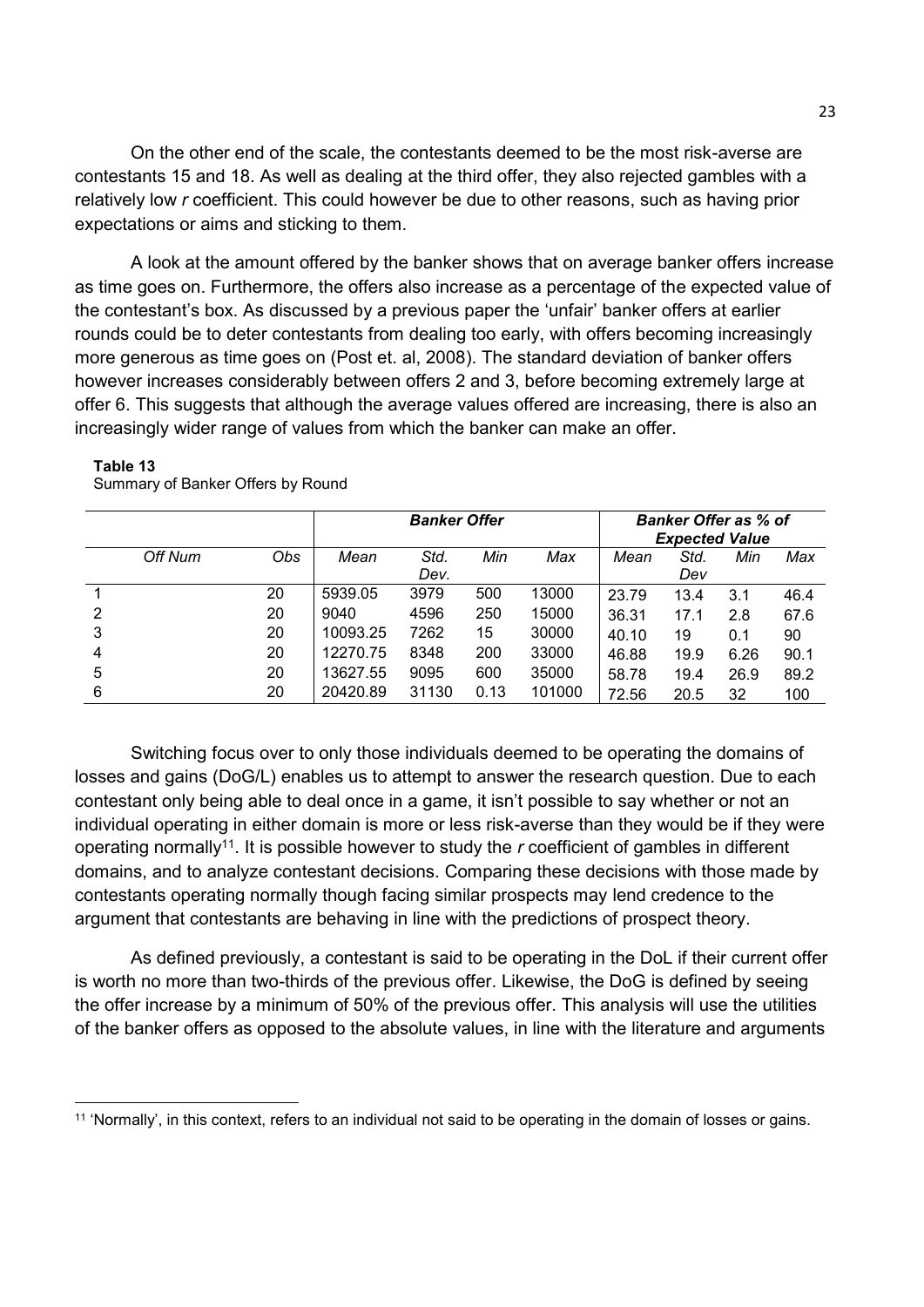already made. A summary of banker offers and contestant decisions by domain is described by Table 14.

# **Table 14**

Banker Offers & Contestant Decisions by Domain

|          |              | <b>Normal</b> |         | <b>Domain of Gains</b> | <b>Domain of Losses</b> |          |  |
|----------|--------------|---------------|---------|------------------------|-------------------------|----------|--|
|          | <b>Offer</b> | Decision      | Offer   | Decision               | <b>Offer</b>            | Decision |  |
| Obs      | 27           | 27            | 55.00   | 55.00                  | 20                      | 20       |  |
| Mean     | 15010.3      | 0.2592593     | 9980.35 | 0.09                   | 4815.75                 | 0.15     |  |
| St. Dev. | 14703.59     | 0.4465761     | 6165.27 | 0.29                   | 5465.832                | 0.366348 |  |
| Min      | 700          |               | 500     |                        | 15                      |          |  |
| Max      | 75000        |               | 30000   |                        | 17500                   |          |  |

The table displays a reduced proportion of individuals in the domains of gains and losses choosing to deal, relative to their normal counterparts. On average however, the banker offer was significantly lower than for normal individuals in these two domains, at two thirds the value in the DoG and one third the value in the DoL. As the utility gained from amounts under £10,000 is underweighted, it would be useful to see the same table for only offers of over this figure. This data is described by Table 15.

# **Table 15**

Banker Offer & Contestant Decisions by Domain for Offer >= 10000

|          |          | <b>Normal</b> |          | <b>Domain of Gains</b> | <b>Domain of Losses</b> |          |  |
|----------|----------|---------------|----------|------------------------|-------------------------|----------|--|
|          | Offer    | Decision      | Offer    | Decision               | <b>Offer</b>            | Decision |  |
| Obs      | 18       | 18            | 25       | 25                     | 5                       | 5        |  |
| Mean     | 20162.67 | 0.388889      | 15474.6  | 0.16                   | 12700                   | 0.2      |  |
| Std. Dev | 15507.87 | 0.501631      | 4512.721 | 0.374166               | 3734.97                 | 0.447214 |  |
| Min      | 10000    | 0             | 10000    | 0                      | 10000                   |          |  |
| Max      | 75000    |               | 30000    |                        | 17500                   |          |  |

Again, fewer contestants choose to deal when operating the domains of losses and gains, though this should come as a surprise seeing as the banker offers are lower on average. As such, there is not enough evidence from this table to suggest an increase or decrease in risk aversion when operating in either domain. Furthermore, it is hard to draw any real conclusions about contestants operating in the domain of losses as the sample size of 5 is far too small.

As such, redefining the DoL may be necessary. The current definition compares the utilities of the current offer with the previous offer, implying any offers prior to that are not factored into a contestant's perception of their domain. It could be argued that a contestant would set their reference point at the highest offer received so far, and compare their current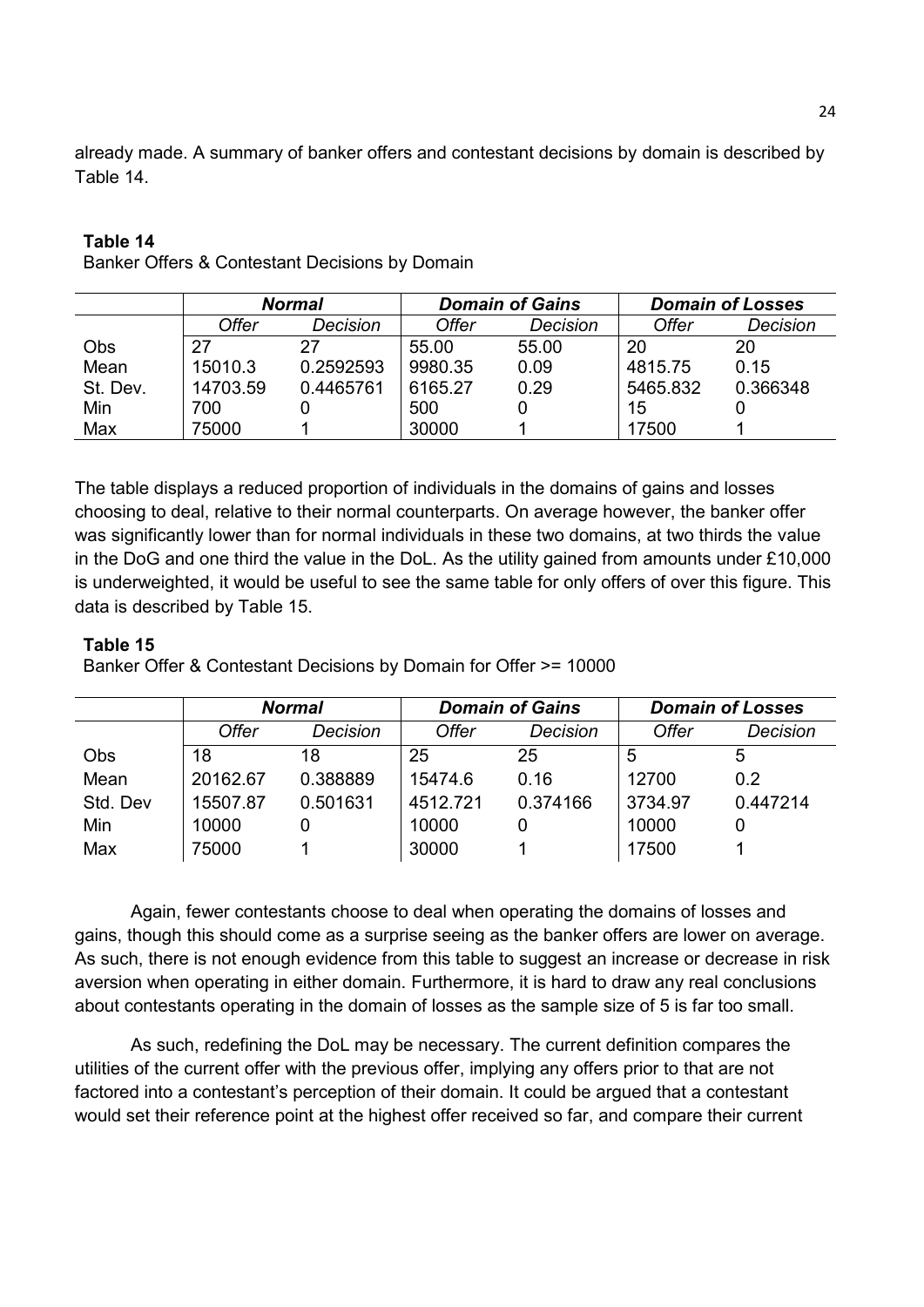offer with that. We will maintain that to be classed as the DoL the current offer must be a maximum of two-thirds the value of the largest offer so far. Using this definition of DoL, Table 16 looks at banker offers, means and *r* coefficients for contestants who chose not to deal, by their respective domains.

# **Table 16**

Banker Offer, Means & r-coefficients for Deal = 0 by Domain

|          | <b>Normal</b>      |         |             |                    | <b>Domain of Gains</b> |             | <b>Domain of Losses</b> |          |              |
|----------|--------------------|---------|-------------|--------------------|------------------------|-------------|-------------------------|----------|--------------|
|          | Offer              | Mean    | $\mathbf r$ | Offer              | Mean                   | $\mathbf r$ | Offer                   | Mean     | $\mathsf{r}$ |
| Obs      | 19                 | 19      | 19          | 43                 | 43                     | 43          | 25                      | 25       | 25           |
| Mean     | 11488.3            | 29386.9 | 0.06        | 10327.16           | 26053.17               | 0.07        | 3936.64                 | 12565.73 | 0.09         |
| Std. Dev | 9108.2             | 13271.6 | 0.09        | 5864.86            | 10295.06               | 0.12        | 4127.27                 | 10495.51 | 0.26         |
| Min      | 700                | 10921.3 | < 0.01      | 500                | 11377.83               | < 0.01      | 15                      | 175      | < 0.01       |
| Max      | 35000              | 60650.2 | 0.25        | 30000              | 50005                  | 0.64        | 17500                   | 36170.01 | 1.33         |
|          | Offer as % of Mean |         |             | Offer as % of Mean |                        |             | Offer as % of Mean      |          |              |
| Obs      |                    | 19      |             | 43                 |                        |             | 25                      |          |              |
| Mean     | 36.81              |         | 40.47       |                    |                        | 35.79       |                         |          |              |
| Std. Dev |                    | 23.67   |             | 18.03              |                        |             | 21.55                   |          |              |
| Min      | 5.01               |         | 3.13        |                    |                        | 0.05        |                         |          |              |
| Max      | 90.05              |         |             | 84.21              |                        |             | 85.71                   |          |              |
|          |                    |         |             |                    |                        |             |                         |          |              |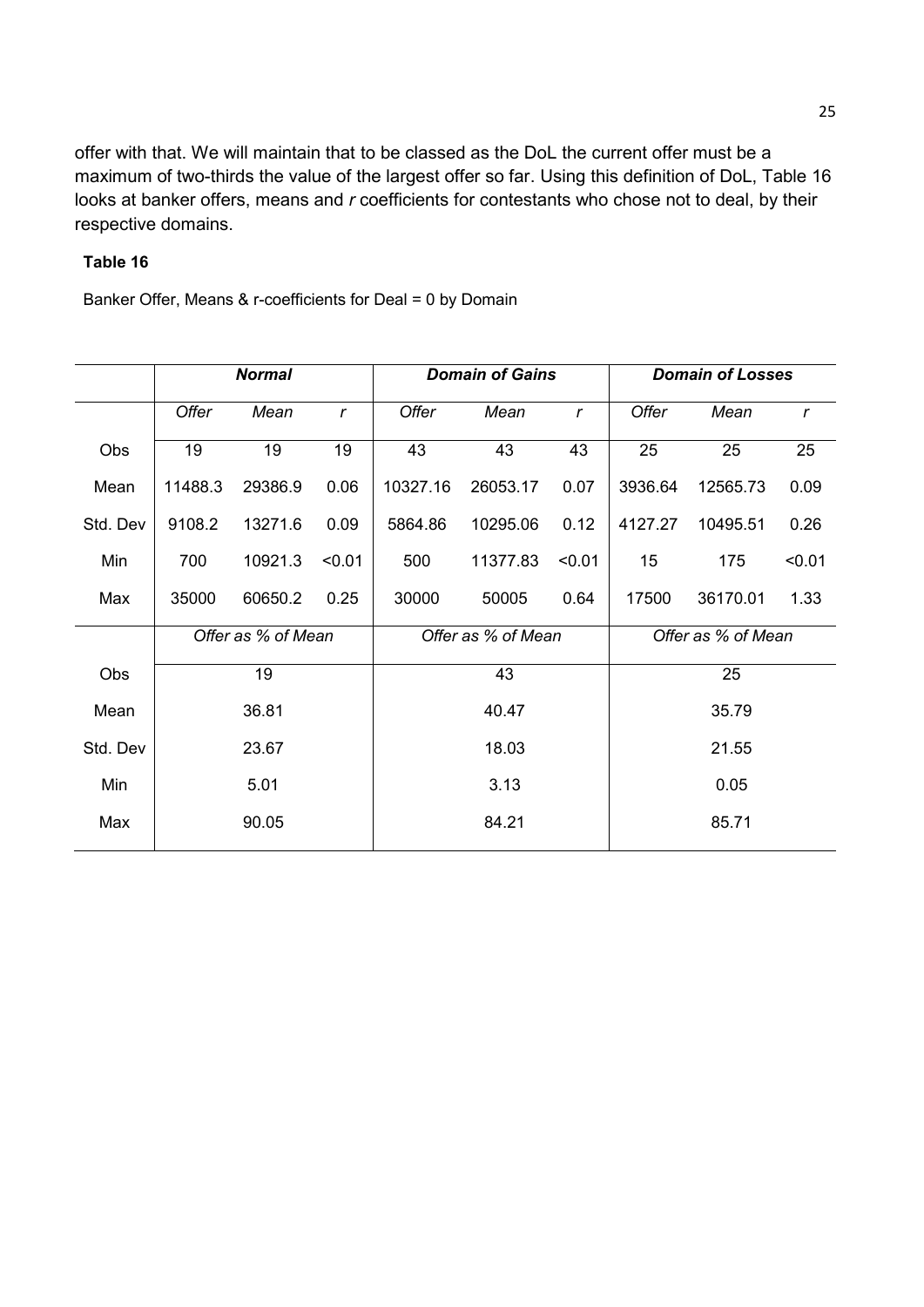Here we see similar average *r* values, largest in the DoL. The *r* value in the DoG is slightly smaller, though is still larger than the values for contestants in neither domain. This implies that contestants in the DoG or losses on average accept more risky gambles than their normallyoperating counterparts, with the results strongest in the DoL. Furthermore, the most risky gamble accepted by contestants in the normal domain had an *r* coefficient of 0.25, compared with values of 0.64 and 1.33 for contestants in the domains of gains and losses, respectively. If the 'fairness' of the banker offer is modelled as being a percentage of the expected value of the contestant's box, there is no real difference between the different domains, and in fact the banker's offers are slightly fairer in the Domain of Gains.

Switching our attention to the instances in which contestants choose to deal, as displayed by Table 17, we can see that it takes a much fairer offer on average to entice the contestant in the DoL to deal, and the average *r* coefficient for gambles considered too risky to continue were higher for the DoL and gains, with the case much more pronounced in the domain of losses. It is of course an important limitation of this study that these sample sizes are small and limited to a particular environment, prompting further research in the area.

|                    | <b>Normal</b> |                    |       | <b>Domain of Gains</b> |          |       | <b>Domain of Losses</b> |          |      |
|--------------------|---------------|--------------------|-------|------------------------|----------|-------|-------------------------|----------|------|
|                    | Offer         | Mean               | r     | <b>Offer</b>           | Mean     | r     | Offer                   | Mean     | r    |
| <b>Obs</b>         | 7             | 7                  | 7     | 4                      | 4        | 4     | 4                       | 4        | 4    |
| Mean               | 26357.14      | 49304.84           | 0.23  | 18125                  | 33211.03 | 0.28  | 8187.5                  | 13306.3  | 0.8  |
| Std.<br><b>Dev</b> | 21734.6       | 35784.49           | 0.15  | 3424.79                | 14650.72 | 0.13  | 6440.03                 | 10959.18 | 1.29 |
| Min                | 14000         | 22020.22           | 0.08  | 15000                  | 21010    | 0.18  | 750                     | 750      | 0.07 |
| Max                | 75000         | 126500             | 0.51  | 23000                  | 53201.1  | 0.48  | 16000                   | 24013    | 2.73 |
|                    |               | Offer as % of Mean |       | Offer as % of Mean     |          |       | Offer as % of Mean      |          |      |
| <b>Obs</b>         |               | 7                  |       | 4                      |          |       | 4                       |          |      |
| Mean               | 55.87         |                    | 59.41 |                        |          | 73.25 |                         |          |      |
| Std.<br><b>Dev</b> |               | 20.46              |       |                        | 16.64    |       |                         | 21.75    |      |
| Min                |               | 33.61              |       |                        | 43.23    |       |                         | 48.08    |      |
| Max                | 88.3          |                    |       | 80.91                  |          | 100   |                         |          |      |

#### **Table 17**  Banker Offer, Means & r-coefficients for Deal = 1 by Domain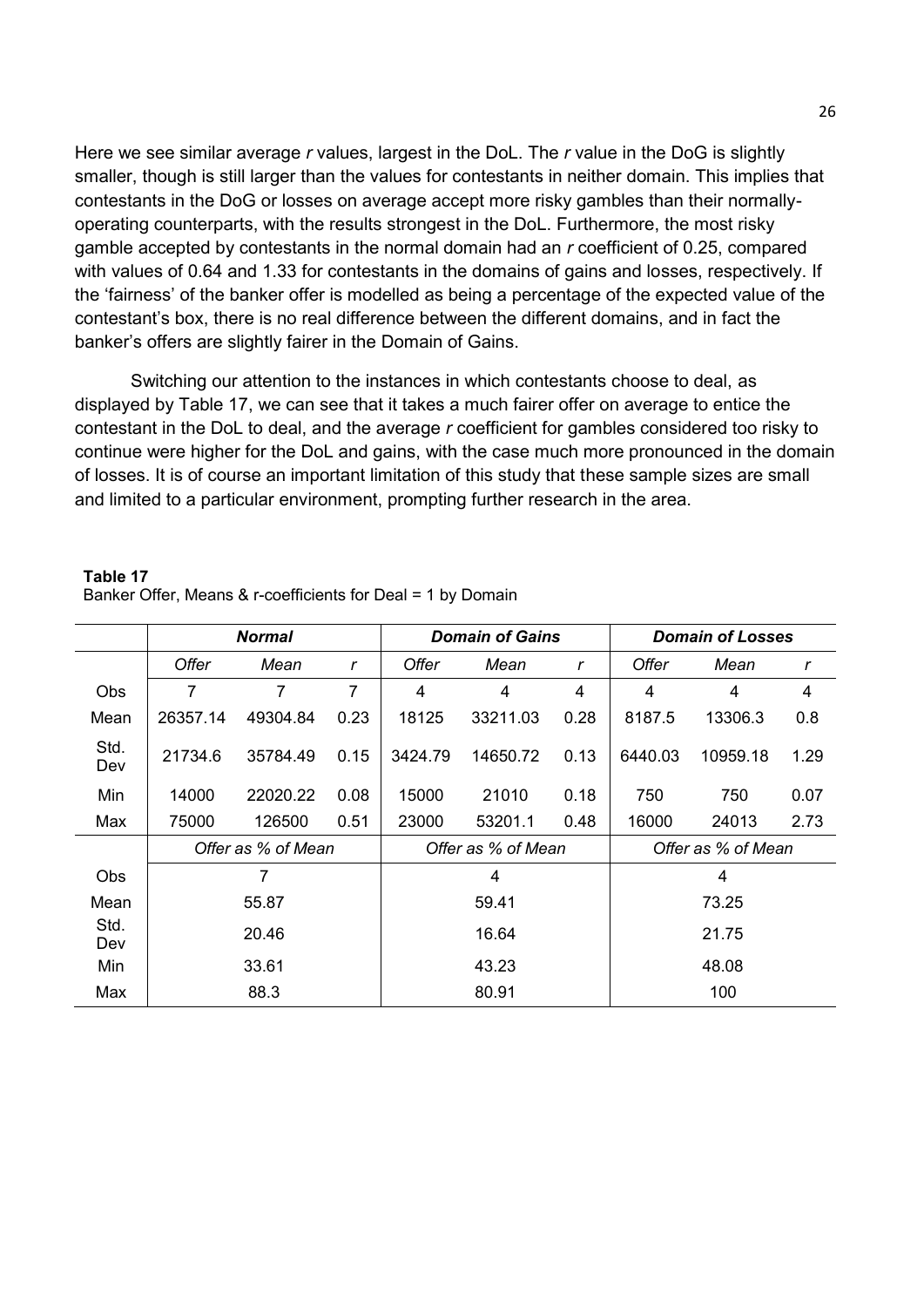# **5. Concluding Remarks**

By analyzing contestants' decisions when operating in the domains of losses and gains this paper can conclude that there is evidence to suggest an increase in risk-seeking behavior when operating in both domains. This is most notably the case when the reference point is estimated to be equal to the highest offer received up to that point. Under this definition, contestants are observed to accept riskier gambles when in the domain of losses than non-DoL contestants, and also require a fairer banker offer to entice them to deal. This is in line with the findings of other Deal or No Deal studies (Post et al, 2013), and contradicts prospect theory's prediction of increased risk aversion in the domain of gains.

This paper contributes to the field of behavioral economics observing evidence of inconsistent risk preferences among individuals when faced with uncertain prospects. Further study into this area may reinforce the findings of this paper, and due to the ease of access to data and the ideal format of the game is greatly encouraged. This perhaps could include the overweighting and underweighting of low and high probabilities as described by a more recent development on prospect theory, cumulative prospect theory (Tversky & Kahneman, 1993).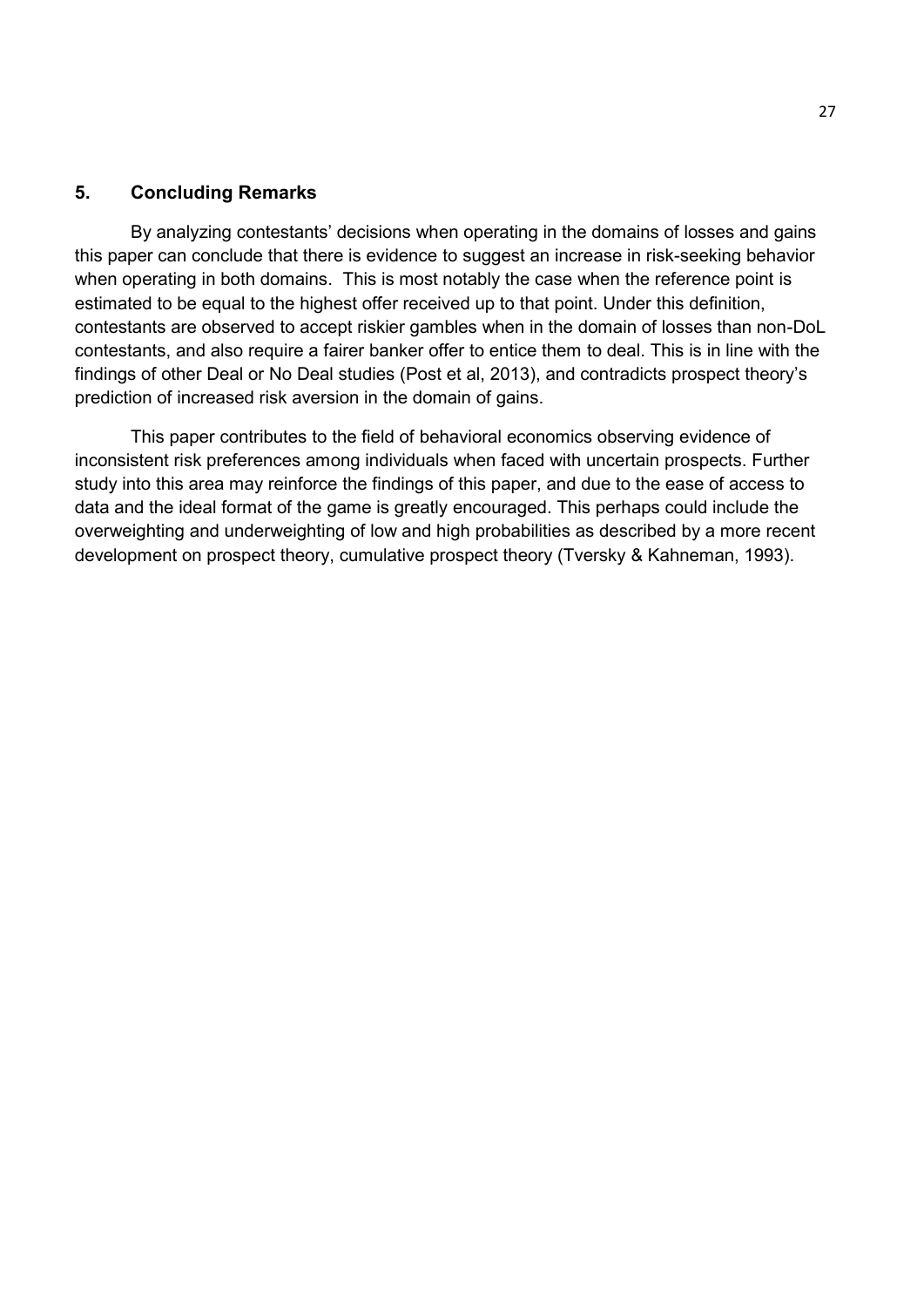#### **References**

- Allais, M., 1953. Le Comportement de l'Homme Rationnel devant le Risque: Critique des Postulats et Axiomes de l'Ecole Americaine. Econometrica 21(4). 503.
- Arrow, K., 1971. Essays in the theory of risk-bearing. Chicago: Markham Pub. Co.
- Beetsma, R., Schotman, P., 2001. Measuring Risk Attitudes in a Natural Experiment: Data from the Television Game Show Lingo. Economic Journal 111(474), 821-848.
- Bernoulli, D., 1954. Exposition of a New Theory on the Measurement of Risk. Econometrica 22(1), 23.
- Bosch-Domènech, A., Silvestre, J., 1999. Does Risk Aversion or Attraction Depend on Income? An Experiment. Economics Letters 65(3), 265-273.
- Gertner, R., 1993. Game Shows and Economic Behavior: Risk-Taking on Card Sharks. The Quarterly Journal of Economics 108(2), 507-521.
- Hartley, R., Lanot, G., Walker, I., 2013. Who Really Wants to be a Millionaire? Estimates of Risk Aversion from Gameshow Data. Journal of Applied Econometrics 29(6), 861-879.

Holt, C., Laury, S., 2002. Risk Aversion and Incentive Effects. American Economic Review 92(5), 1644-1655.

- Kahneman, D., 2011. Thinking, Fast and Slow. London: Penguin Books.
- Kahneman, D., Tversky, A. 1979. Prospect Theory: An Analysis of Decision under Risk. Econometrica 47(2), 263-292.
- Keinan, G., 1987. Decision Making under Stress: Scanning of Alternatives under Controllable and Uncontrollable Threats. Journal of Personality and Social Psychology 52(3), 639-644.
- Koehler, D. J., James, G., 2009. Probability matching in choice under uncertainty: Intuition versus deliberation. Cognition 113(1), 123-127.
- Nguyen, Q., Leung, P., 2009. Do Fishermen Have Different Attitudes Toward Risk? An Application of Prospect Theory to the Study of Vietnamese Fishermen. Journal of Agriculture and Resource Economics 34(3), 518-538.
- Pompian, M., 2012. Behavioural Finance and Wealth Management: How to Build Investment Strategies That Account for Investor Biases. Hoboken, New Jersey: John Wiley & Sons, inc.
- Post, T., van den Assem, M. J., Baltussen, G., Thaler, R. H., 2008. Deal or No Deal? Decision Making under Risk in a Large-Payoff Game Show. The American Economic Review 98(1), 38-71.
- Tversky, A., Kahneman, D., 1974. Judgment Under Uncertainty: Heuristics and Biases. Science 185(4157), 1124-1131.
- Tversky, A., Kahneman, D., 1981. The Framing of Decisions and the Psychology of Choice. Science 211(4481), 453-458.
- Tversky, A., Kahneman, D., 1992. Advances in Prospect Theory: Cumulative Representation of Uncertainty. Journal of Risk and Uncertainty 5(4), 297-323.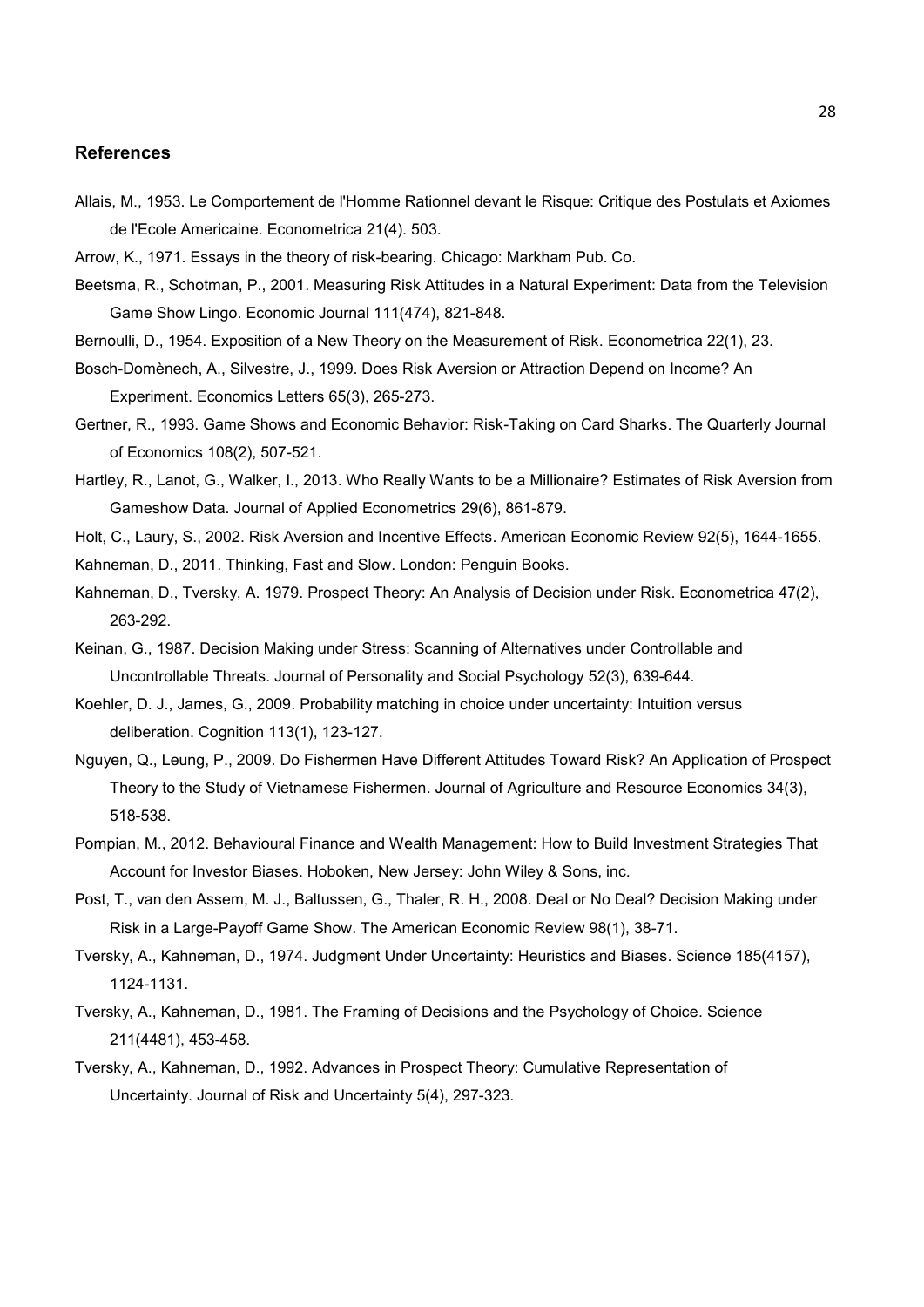Von Neumann, J., Morgenstern, O., 1953. Theory of games and economic behavior. Princeton: Princeton University Press.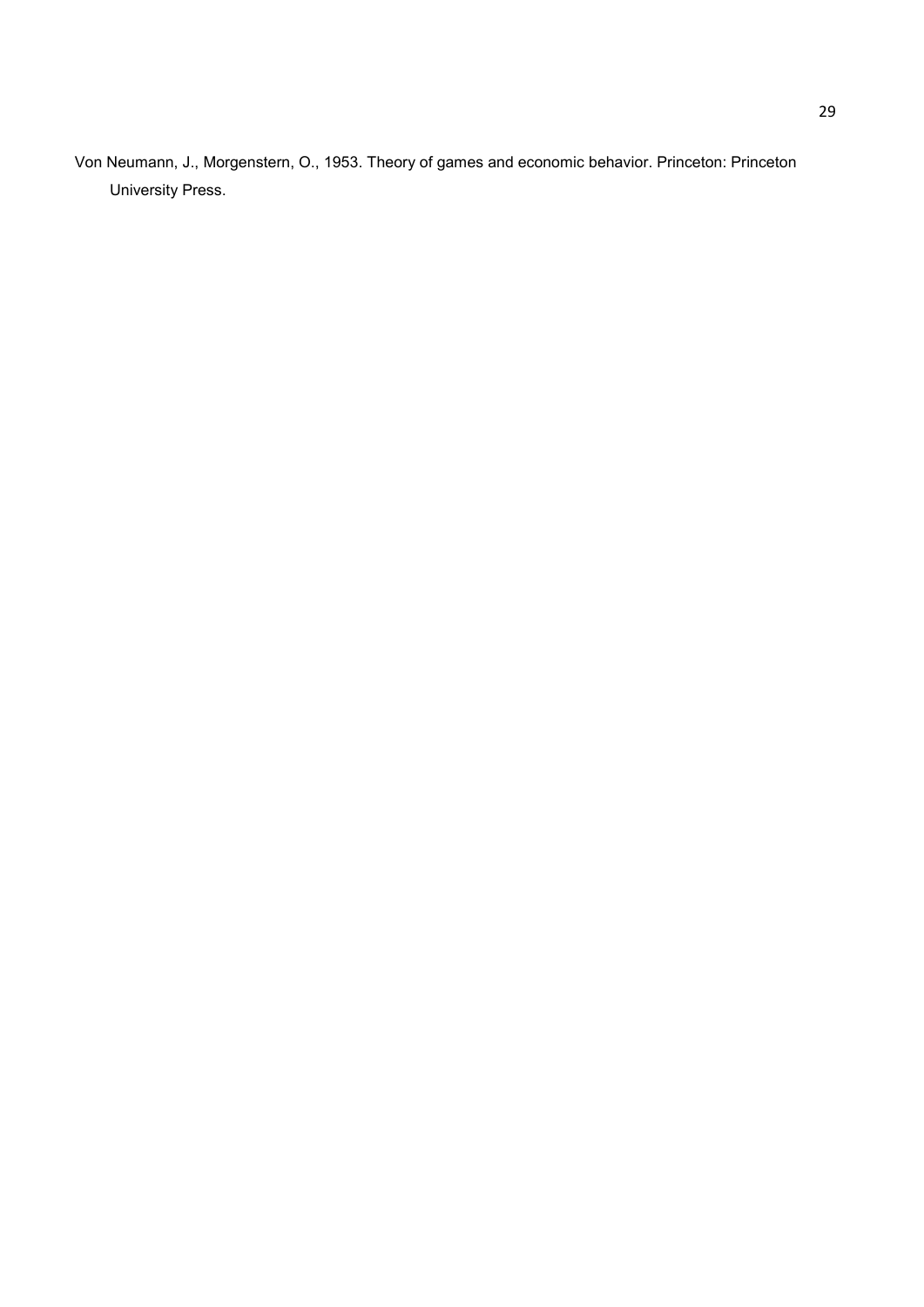#### **APPENDIX**

#### *A. Box Values*

The 22 fixed prizes in Deal or No Deal (UK) are shown below in a similar style to that shown within the program. Red values indicate the largest 50%, whilst blue values indicate the smallest 50%.

| 1 <sub>p</sub>  | £1,000   |
|-----------------|----------|
| 10 <sub>p</sub> | £3,000   |
| 50p             | £5,000   |
| £1              | £10,000  |
| £5              | £15,000  |
| £10             | £20,000  |
| £50             | £35,000  |
| £100            | £50,000  |
| £250            | £75,000  |
| £500            | £100,000 |
| £750            | £250,000 |